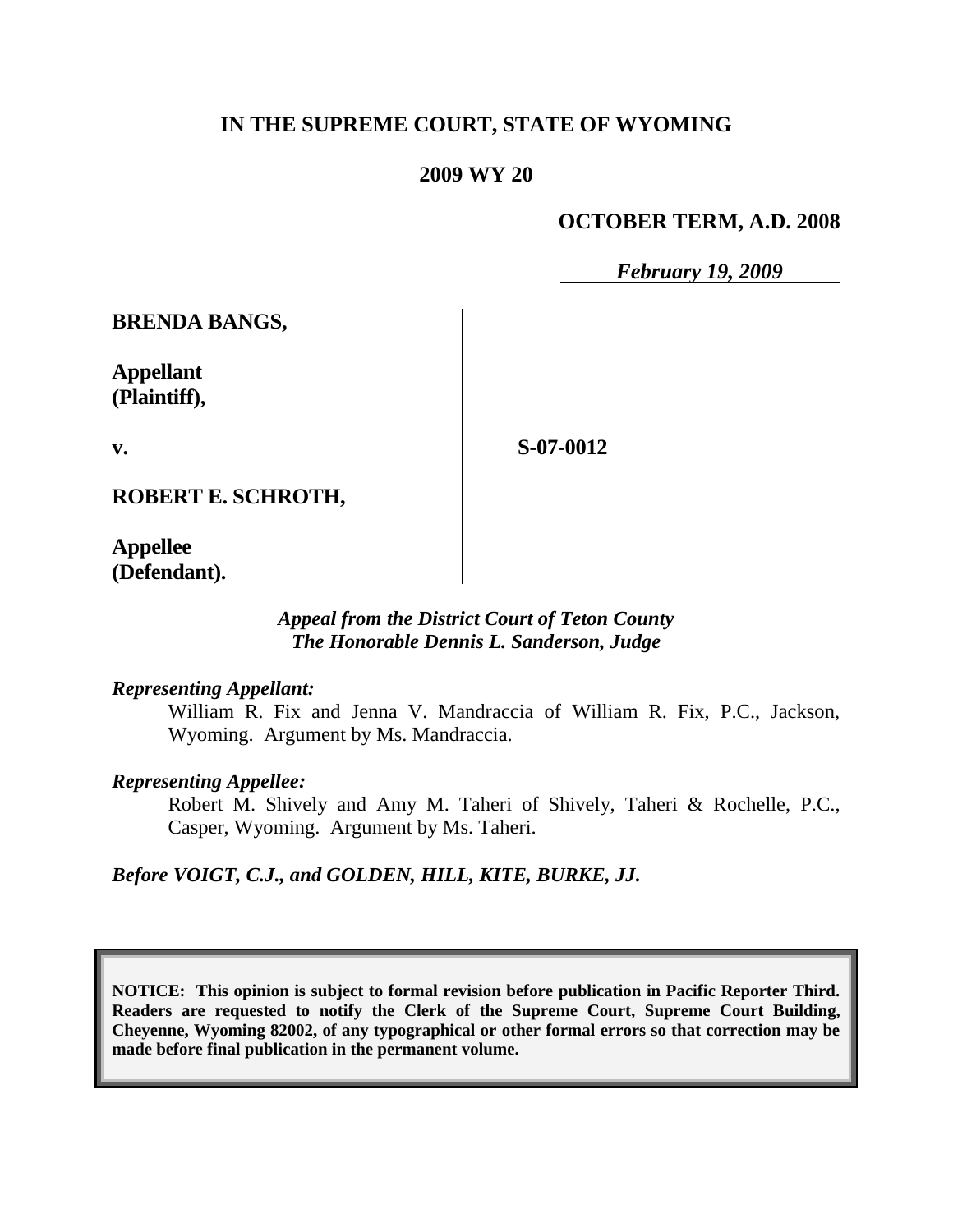## **GOLDEN**, Justice.

l

[¶1] Brenda Bangs, who claims that attorney Robert E. Schroth, Sr., undertook and then mishandled her legal representation by failing to timely commence medical malpractice litigation against two doctors, appeals the district court's grant of summary judgment to Mr. Schroth in her legal malpractice action against him. Because Mr. Schroth has not established a prima facie case entitling him to summary judgment on Ms. Bangs' claims of negligence, breach of fiduciary duty, breach of contract, negligent misrepresentation, fraud, and punitive damages, we reverse the district court's summary judgment on those claims. We dismiss, however, Ms. Bangs' claim of deceit under Wyo. Stat. Ann. § 33-5-114 because it is not legally cognizable under the undisputed facts of the case. W.R.C.P. 12(b)(6).

### **ISSUES**

[¶2] In regard to the district court's summary judgment on all claims except deceit under Wyo. Stat. Ann. § 33-5-114, the dispositive issue is whether Mr. Schroth properly supported his motion for summary judgment as required by W.R.C.P. 56 and our decisions in *Rino v. Mead*, 2002 WY 144, 55 P.3d 13 (Wyo. 2002); *Havens v. Hoffman*, 902 P.2d 219 (Wyo. 1995); *Roybal v. Bell*, 778 P.2d 108 (Wyo. 1989); and *Greenwood v. Wierdsma*, 741 P.2d 1079 (Wyo. 1987).

[¶3] In regard to the district court's grant of summary judgment to Mr. Schroth on Ms. Bangs' claim of deceit under Wyo. Stat. Ann. § 33-5-114, the dispositive issue is whether, as a matter of statutory interpretation, that statutory provision applies under the facts of this case.

# **FACTS**

[¶4] In the parties' appellate briefs here and their legal memoranda submitted to the district court in connection with the summary judgment proceedings there, they provide the following background information which is helpful to place the issues before us in appropriate context.

[¶5] On or about May 22, 2000, Ms. Bangs employed Dr. Robert Bricca in Jackson, Wyoming, for medical services in connection with her pregnancy which was then at approximately twelve to fourteen weeks. While in Dr. Bricca's care, Ms. Bangs experienced complications and was diagnosed with fulminant ulcerative colitis.<sup>1</sup> This

<sup>&</sup>lt;sup>1</sup> Ulcerative colitis (UC) is a disease in which the lining of the colon (the large intestine) becomes inflamed. The immune system inappropriately targets the lining of the colon, causing inflammation,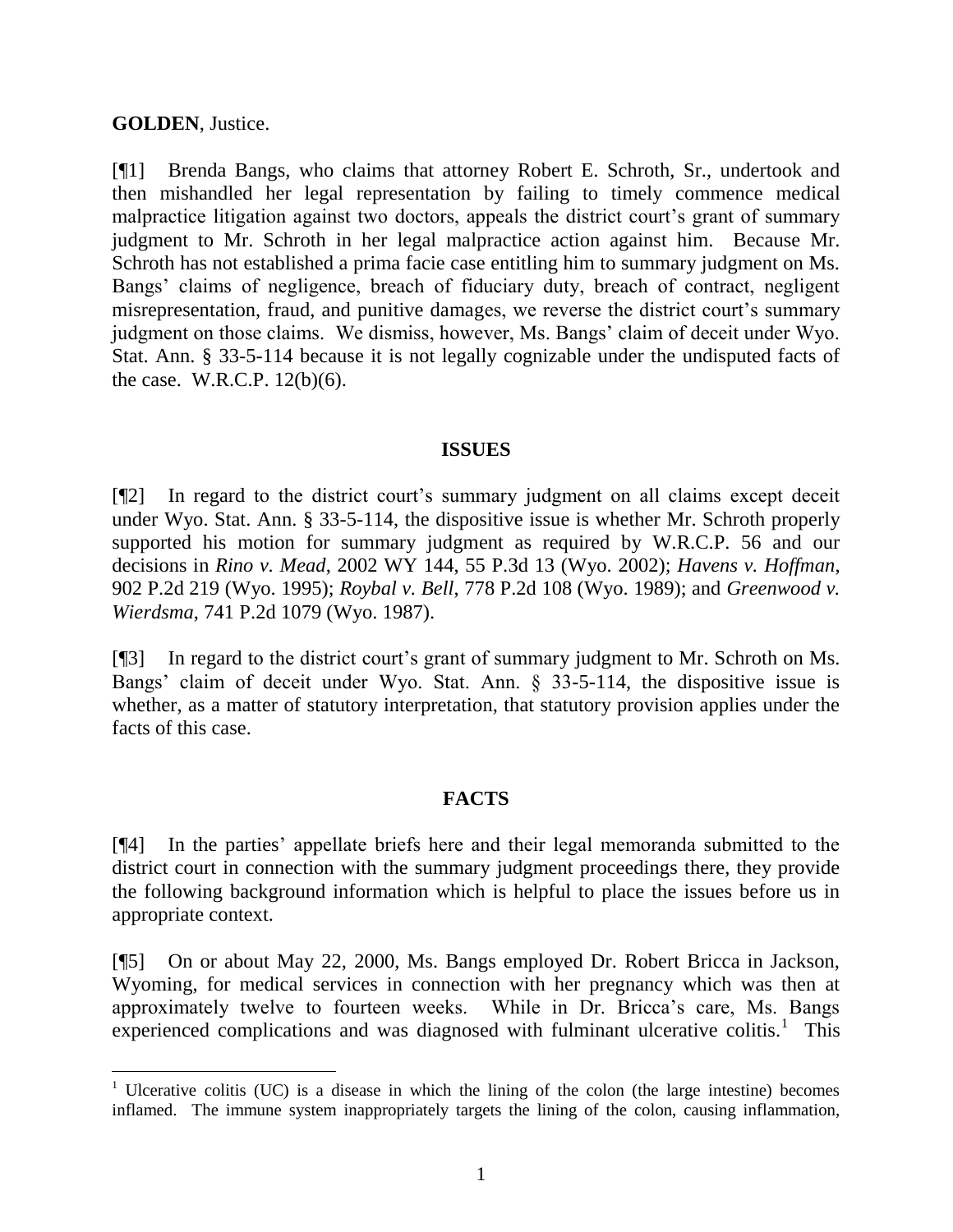medical condition required Ms. Bangs' transfer from Dr. Bricca's care to the LDS Hospital in Salt Lake City, Utah, and the medical care of Dr. Peter Bossart. Because of her medical condition and the ensuing apparent distress of her unborn infant, Ms. Bangs underwent an emergency cesarean section delivery of her twenty-six-week preterm infant before a total colectomy on August 18, 2000. In addition, Ms. Bangs underwent numerous subsequent surgical procedures resulting from her toxic megacolon secondary to chronic ulcerative colitis.

[¶6] Following Ms. Bangs' medical treatment, she contacted Mr. Schroth for legal representation in medical malpractice litigation against Dr. Bricca and Dr. Bossart. Mr. Schroth drafted the complaints against the doctors. Mr. Schroth never filed the complaint against Dr. Bossart, and the statute of limitations ran on that claim. On September 26, 2003, the district court dismissed the claim against Dr. Bricca, which had been filed, because he had not been timely served with the complaint before the statute of limitations ran on that claim.

[¶7] On February 7, 2005, Ms. Bangs filed suit against Mr. Schroth, alleging claims of negligence (Count I), breach of fiduciary duty (Count II), breach of contract (Count III), negligent misrepresentation (Count IV), fraud (Count V), deceit under Wyo. Stat. Ann. § 33-5-114 (County VI), and punitive damages (Count VII). In pertinent part in her complaint, she alleged that in December 2000, she contacted Mr. Schroth to represent her in a medical malpractice case for injuries and medical problems arising out of her pregnancy and the subsequent birth of her child; Mr. Schroth agreed to competently and zealously perform his duties as her legal counsel; an attorney-client relationship existed between Ms. Bangs and Mr. Schroth; and Mr. Schroth told her that his team in San Diego would undertake to review and prosecute her claims against all responsible parties and Mr. Schroth assured her that she had a viable case.

[¶8] On April 27, 2005, Mr. Schroth filed his answer to Ms. Bangs' complaint, generally denying her claims and liability. On November 9, 2005, District Court Judge Nancy J. Guthrie assigned the case to District Court Judge Dennis L. Sanderson, who held a scheduling conference on December 6, 2005, and filed the scheduling order on December 16, 2005. In that scheduling order, the trial judge ordered, among other matters, Ms. Bangs' designation of expert witnesses to be made by March 15, 2006; Mr. Schroth's designation of expert witnesses to be made by May 1, 2006; discovery cut-off

ulceration, bleeding and diarrhea. The inflammation almost always affects the rectum and lower part of the colon, but it can also affect the entire colon. Patients with severe ulcerative colitis usually have a large region of the colon involved, often the entire colon. Symptoms of severe ulcerative colitis include frequent loose stools (more than 10 per day), severe abdominal cramps, fever, dehydration, and significant bleeding, frequently leading to anemia. Severe ulcerative colitis can lead to rapid weight loss. Fulminant ulcerative colitis is a worsening of severe ulcerative colitis that causes a high white blood cell count, loss of appetite, and severe abdominal pain. *See* http://www.uptodate.com/patients/index.html and enter fulminant ulcerative colitis in the search box.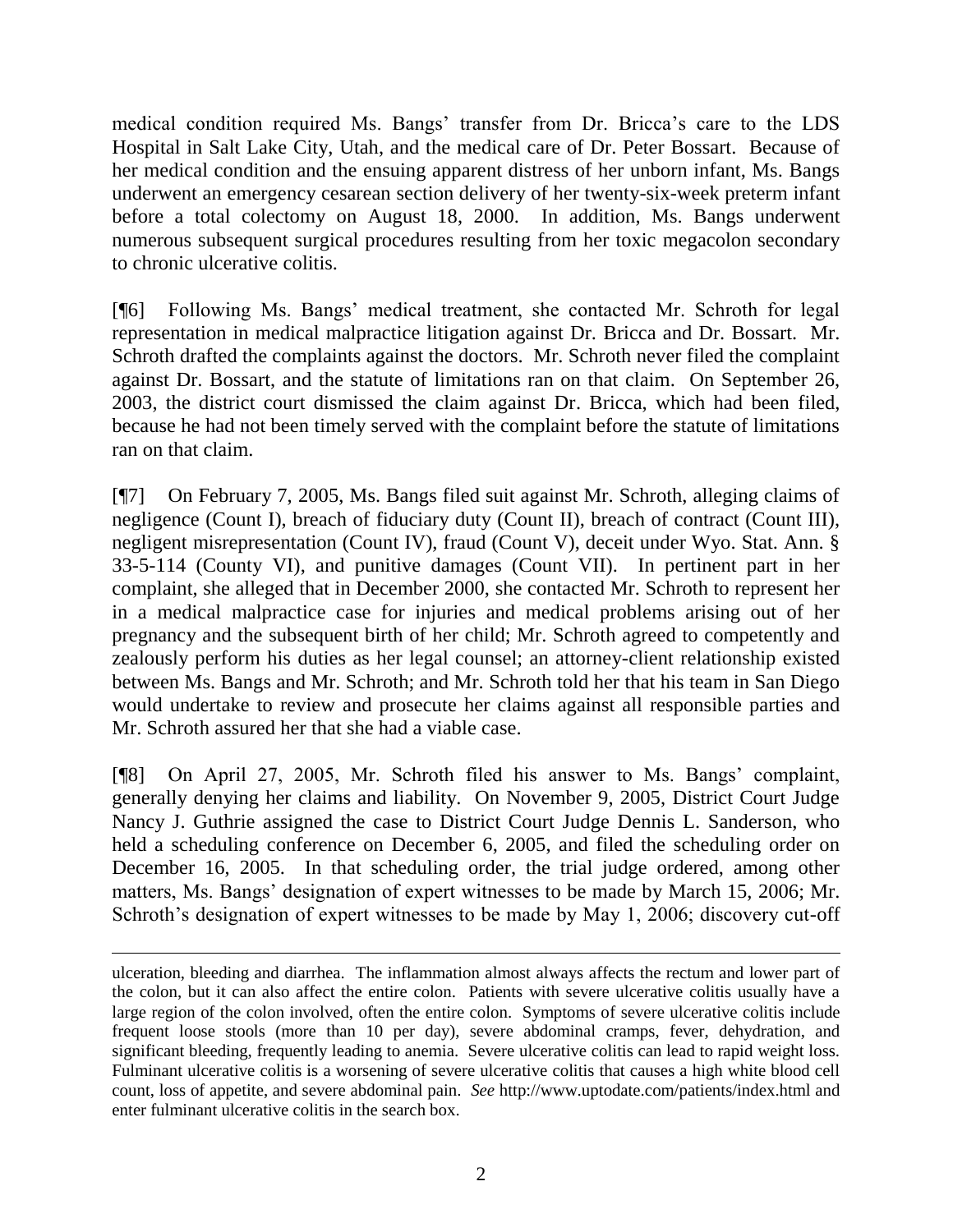to be on October 23, 2006; dispositive motions to be filed on or before September 15, 2006; pre-trial conference to be held on October 23, 2006; and jury trial to commence on November 13, 2006.

[¶9] On December 27, 2005, eleven days after the filing of the district court's scheduling order, Mr. Schroth filed his motion for summary judgment. In support of his motion, he relied on his own affidavit, the affidavits of Dr. Bricca and Dr. Bossart, and a legal memorandum. On December 30, 2005, the district court filed its order setting Mr. Schroth's motion for summary judgment for hearing on February 3, 2006. On January 10, 2006, Ms. Bangs filed several motions, seeking, among other matters, enlargement of time to respond to Mr. Schroth's motion; vacation of the motion hearing on February 3, 2006; supplementation of the record with depositions and affidavits as discovery progressed; and striking of the affidavits of Dr. Bricca and Dr. Bossart because they were self-serving and conclusory. On January 12, 2006, the district court held a hearing on Ms. Bangs' several motions; and on January 13, 2006, the district court filed its order denying those motions.

[¶10] On January 17, 2006, Ms. Bangs filed a legal memorandum in opposition to Mr. Schroth's motion for summary judgment. In support of her opposition to that motion, she attached to her legal memorandum the affidavit of Henry F. Bailey, Jr., an attorney; Ms. Bangs' deposition taken in her failed litigation against Dr. Bricca; Ms. Bangs' affidavit; and District Court Judge Nancy J. Guthrie's order dated September 26, 2003, dismissing Ms. Bangs' litigation against Dr. Bricca. On January 30, 2006, Mr. Schroth filed his reply to Ms. Bangs' opposition to his motion for summary judgment. On February 1, 2006, Ms. Bangs filed Mr. Schroth's deposition which she had taken on January 12, 2006. On February 3, 2006, the district court judge held the hearing on Mr. Schroth's motion for summary judgment.

[¶11] On May 15, 2006, the district court judge filed the order granting Mr. Schroth's motion for summary judgment on Ms. Bangs' claims for negligence (Count I), breach of fiduciary duty (Count II), breach of contract (Count III), fraud (Count V), and punitive damages (Count VII). In regards to Ms. Bangs' claims of negligent misrepresentation (Count IV) and deceit under Wyo. Stat. Ann. § 33-5-114 (Count VI), the district court judge desired "further briefing and consideration of the causal requirements and the quantity of injury, if any," informing the parties that they may submit additional motions and briefs.<sup>2</sup> In the district court's order granting summary judgment on these five claims, the district court judge explained his ruling as follows:

l

<sup>&</sup>lt;sup>2</sup> Under W.R.C.P. 54(b), the district court's order adjudicated fewer than all of Ms. Bangs' claims and was not, therefore, a final, appealable order.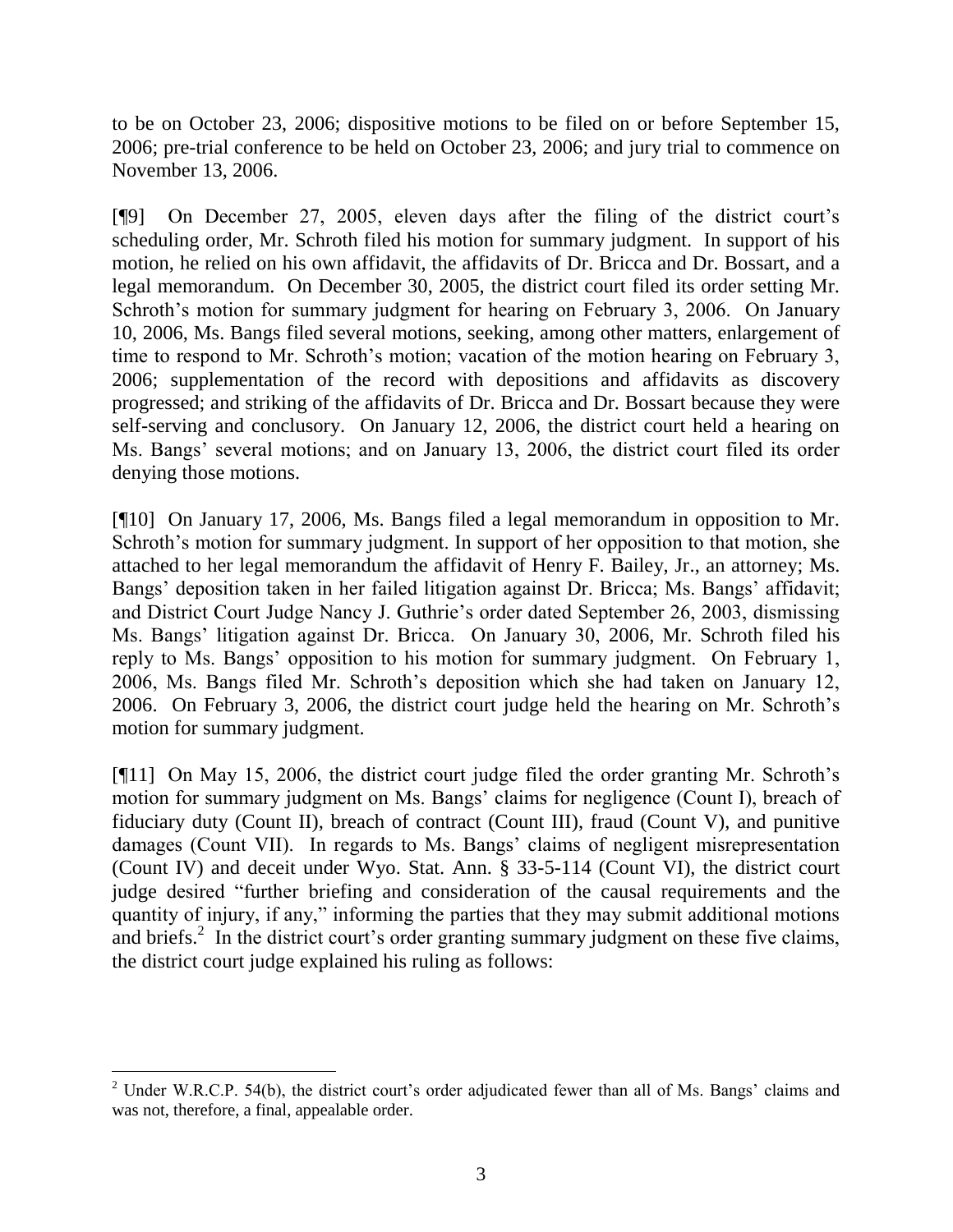Following a review of the pleadings, briefs and supporting materials, and having heard the argument of counsel, the court **FINDS:**

1. The elements in a legal malpractice case are: (1) the accepted standard of [legal] care or practice, (2) that the [lawyer's] conduct departed from the standard, and (3) that [the lawyer's] conduct was the legal cause of the injuries suffered. *Moore v. Lubnau*, [855] P.2d 1245 (Wyo. 1993)[.]

2. A fact is material if it establishes or refutes an essential element of a claim or defense. *Tidwell v. HOM, Inc.* 896 P.2d 1322, 1324 (Wyo. 1995)[.]

3. Defendant has definitively made a showing of undisputed, uncontroverted material fact with respect to element number (3) by refuting  $\ldots$  "that [the lawyer's] conduct was the legal cause of the injuries suffered." Defendant has produced affidavits negating the viability of the underlying medical malpractice action. Even viewing all of the evidence in the light most favorable to the plaintiff, no material facts which establish the essential element of causation appear in the record before this Court.

4. Plaintiff attached no affidavits of physicians attesting to medical negligence in the underlying medical malpractice case, as required to rebut the Affidavits of Drs. Bricca and Bossart. Plaintiff has not provided the Court with affidavits or other competent evidence which would give rise to a genuine issue of material fact with regard to this element.

5. The mere fact of injury or the occurrence of a bad result, standing alone, is no proof of negligence in the ordinary malpractice action. *Harris v. Grizzle,* 625 P.2d 747 (Wyo. 1981)[.]

6. It has long been established in Wyoming that a medical malpractice claim in almost all cases, and certainly in a case such as the plaintiff's concerning obstetrical care, a qualified medical expert is essential to establishing a viable claim of medical malpractice. *Harris v. Grizzle*, *Supra.*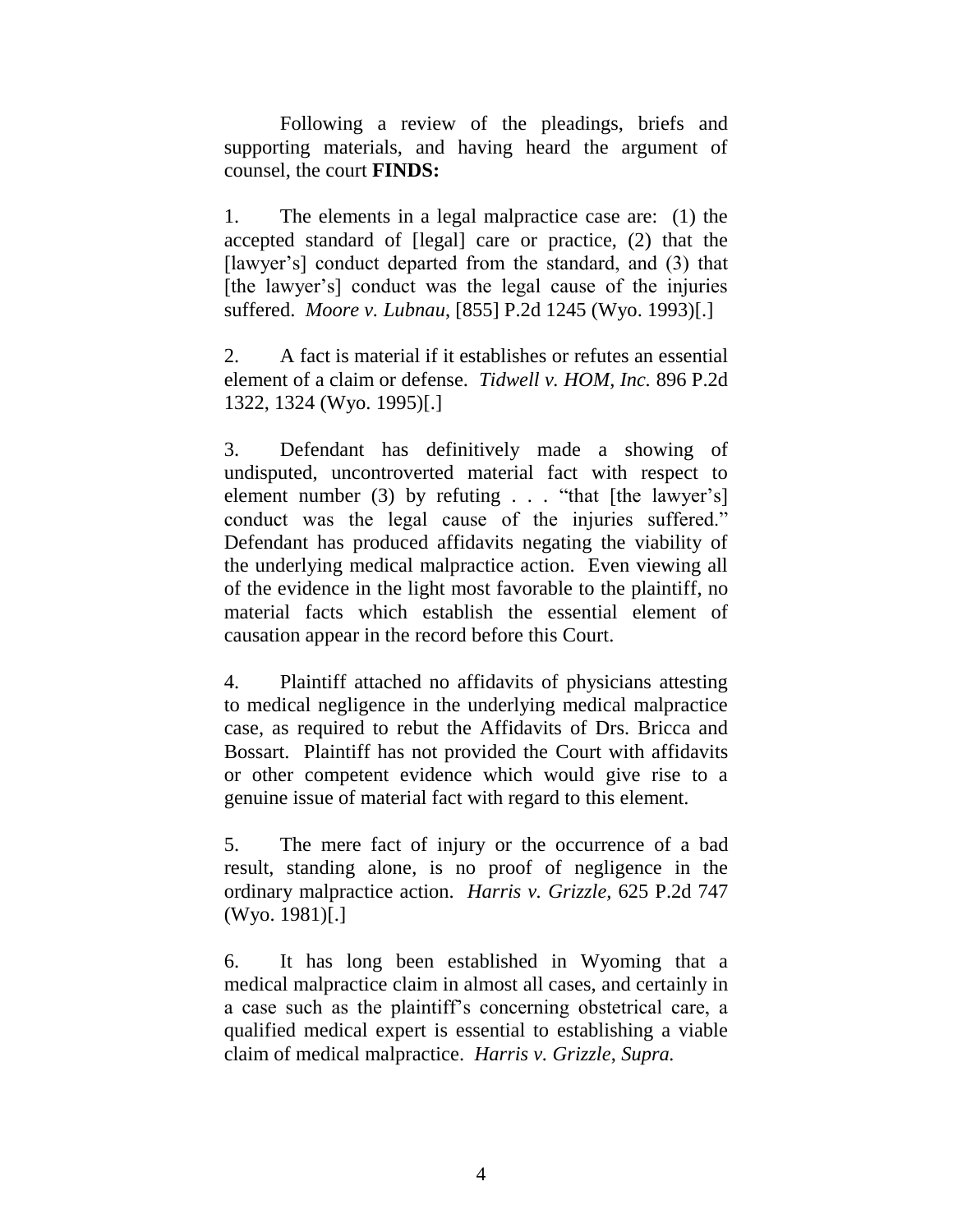7. There is no genuine issue of material fact on the subject of legal causation upon which this matter can proceed.

8. Summary judgment should follow upon Counts I, II, III, V and VII of the plaintiff's complaint.

[¶12] On July 24, 2006, Mr. Schroth filed his motion for summary judgment on Ms. Bangs' remaining claims of negligent misrepresentation (Count IV) and deceit under Wyo. Stat. Ann. § 33-5-114 (Count VI), supporting the motion with a legal memorandum and his own affidavit which he had filed in his first motion for summary judgment. On September 5, 2006, Ms. Bangs filed her legal memorandum in opposition to Mr. Schroth's motion, supported by much of the record developed in the first summary judgment proceeding. Mr. Schroth filed his reply legal memorandum on September 19, 2006. On November 16, 2006, the district court judge filed his order granting Mr. Schroth's motion for summary judgment and dismissed Ms. Bangs' complaint with prejudice. Ms. Bangs timely filed her notice of appeal of the district court's orders granting summary judgment to Mr. Schroth.

# **Summary Judgment Law**

## A. Procedure

[¶13] In light of the issues in this case, summary judgment procedure is governed by the following language of W.R.C.P. 56(b), (c), and (e):

> (b) *For defending party*. -- A party against whom a claim, counterclaim, or cross-claim is asserted or a declaratory judgment is sought may, at any time, move with or without supporting affidavits for a summary judgment in the party's favor as to all or any part thereof.

> (c) *Motion and proceedings thereon*. -- . . . The judgment sought shall be rendered forthwith if the pleadings, depositions, answers to interrogatories, and admissions on file, together with the affidavits, if any, show that there is no genuine issue as to any material fact and that the moving party is entitled to a judgment as a matter of law. . . .

\* \* \* \*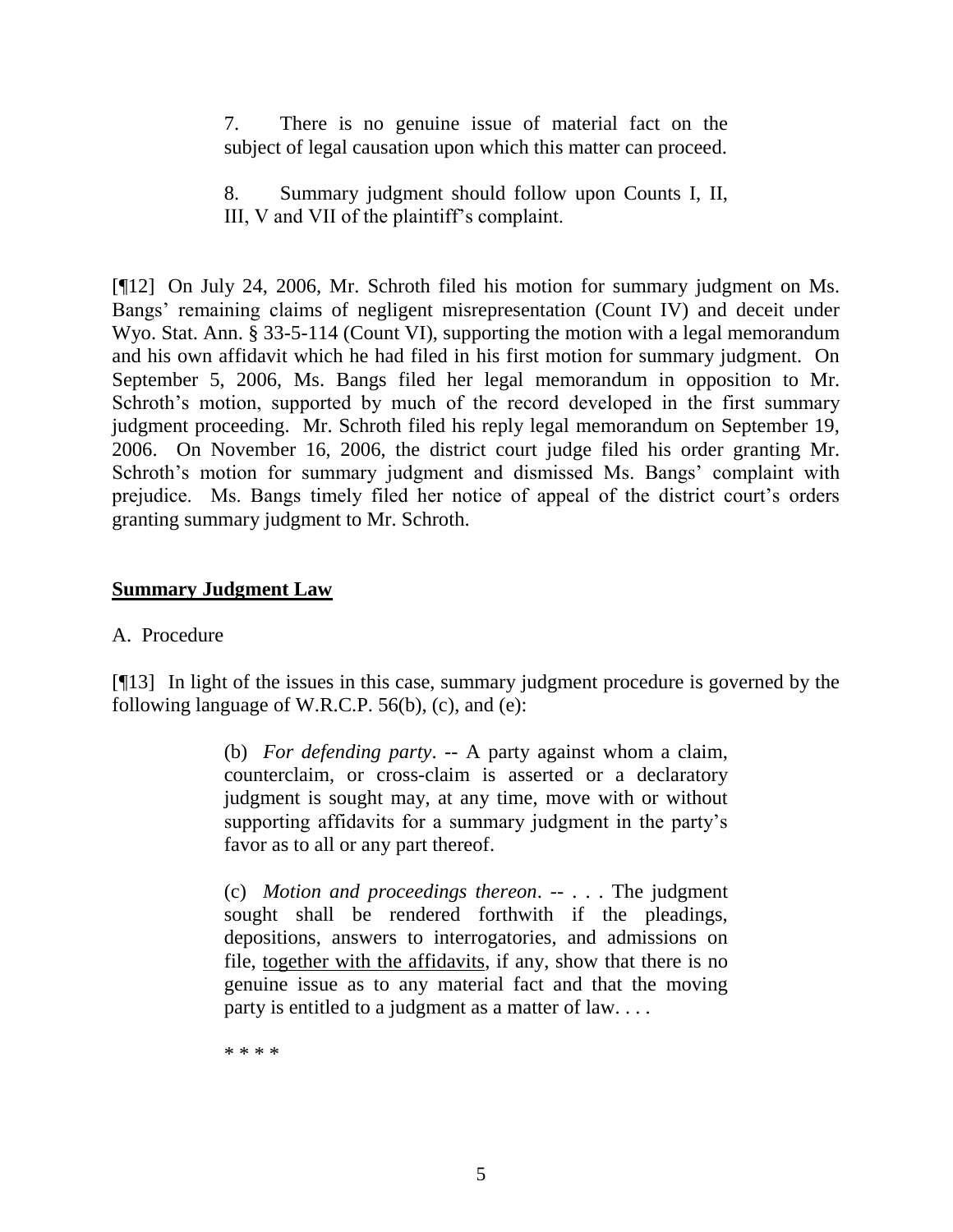(e) *Form of affidavits; further testimony; defense required.* -- Supporting and opposing affidavits shall be made on personal knowledge, shall set forth such facts as would be admissible in evidence, and shall show affirmatively that the affiant is competent to testify to the matters stated therein. Sworn or certified copies of all papers or parts thereof referred to in an affidavit shall be attached thereto or served therewith. The court may permit affidavits to be supplemented or opposed by depositions, answers to interrogatories, or further affidavits. When a motion for summary judgment is made and supported as provided in this rule an adverse party may not rest upon the mere allegations or denials of the adverse party's pleading, but the adverse party's response, by affidavits or as otherwise provided in this rule, must set forth specific facts showing that there is a genuine issue for trial. If the adverse party does not so respond, summary judgment, if appropriate, shall be entered against the adverse party.

(Emphasis added.)

B. Case Law under W.R.C.P. 56 (b), (c), and (e)

[¶14] This Court has well-settled case law under W.R.C.P. 56(b), (c), and (e) which is particularly applicable to the issues in this case. In *Greenwood v. Wierdsma*, 741 P.2d 1079 (Wyo. 1987), a medical malpractice action filed by Ms. Greenwood against a hospital and an obstetrical doctor for injuries she allegedly received under their care in connection with the birth of her child, the hospital moved for summary judgment with supporting affidavits of a nurse and a hospital administrator. The affidavit of the hospital administrator stated:

> 1. That he is the Executive Director of Memorial Hospital of Sweetwater County, Rock Springs, Wyoming, and makes this Affidavit in behalf of said hospital, a defendant in the above-entitled case.

> 2. That affiant has *examined the records* of Memorial Hospital of Sweetwater County as they existed on November 25, 1983, and finds that Dr. J.G. Wierdsma was a physician duly licensed to practice in the State of Wyoming, who had been granted privileges to practice in Memorial Hospital of Sweetwater County, Rock Springs, Wyoming; that *there was nothing in said records* to indicate that Dr. Wierdsma was not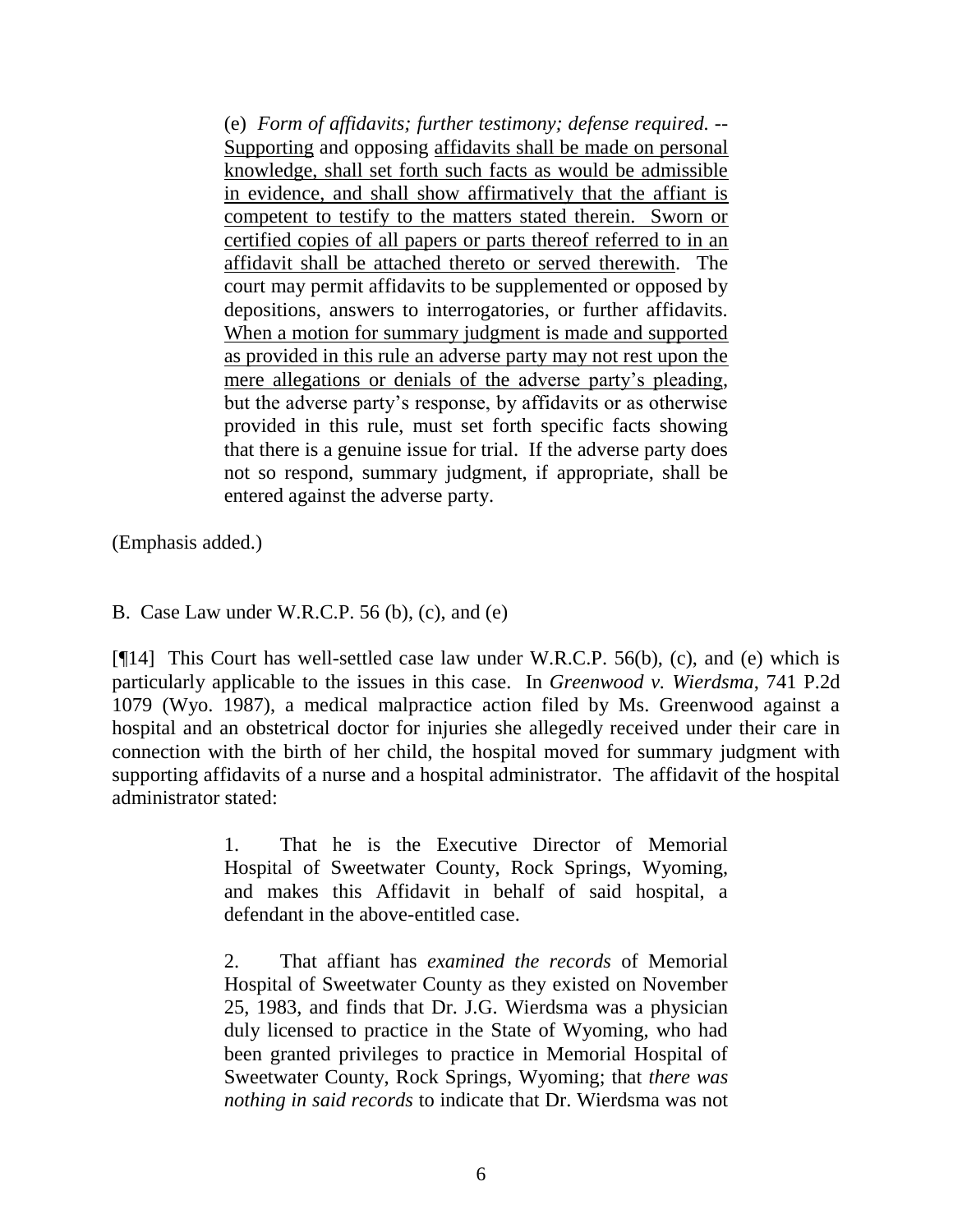qualified to act as an obstetrician and gynecologist or that he should not be allowed to be the attending physician in childbirth cases.

3. To the contrary, *the records reflect* that Dr. Wierdsma was a qualified obstetrician-gynecologist who had in the past and was able to provide proper pre and post natal care, as well as deliver babies.

4. Based on my experience as a hospital administrator *and the records pertaining to Dr. Wierdsma,* it is my opinion that the Hospital acted with the applicable standard of care in the above case; was not negligent in any manner; and exercised the skill, diligence and knowledge, and applied the means and methods which would be exercised and applied under similar circumstances by hospitals.

*Id.* at 1085 (emphasis in original). The affidavit of the nurse stated:

4. I have *reviewed the medical records* of the Plaintiff, Betty Greenwood, relative to her stay at the Memorial Hospital of Sweetwater County, as well as Riverton Memorial Hospital.

5. It appears that on November 24, 1983[,] the Plaintiff was admitted to Memorial Hospital of Sweetwater County for the delivery of a child.

6. In connection with that admission, the plaintiff did deliver a baby girl.

7. As a result of the labor progressing quickly at its later stages, it became necessary for the nurse on duty to ultimately deliver the baby. Almost immediately thereafter, care of the mother was turned over to Dr. Wierdsma.

8. That the mother received a first degree laceration as a result of the delivery. That the laceration was taken care of by Dr. Wierdsma.

9. That the Plaintiff was thereafter discharged on November 25, 1983.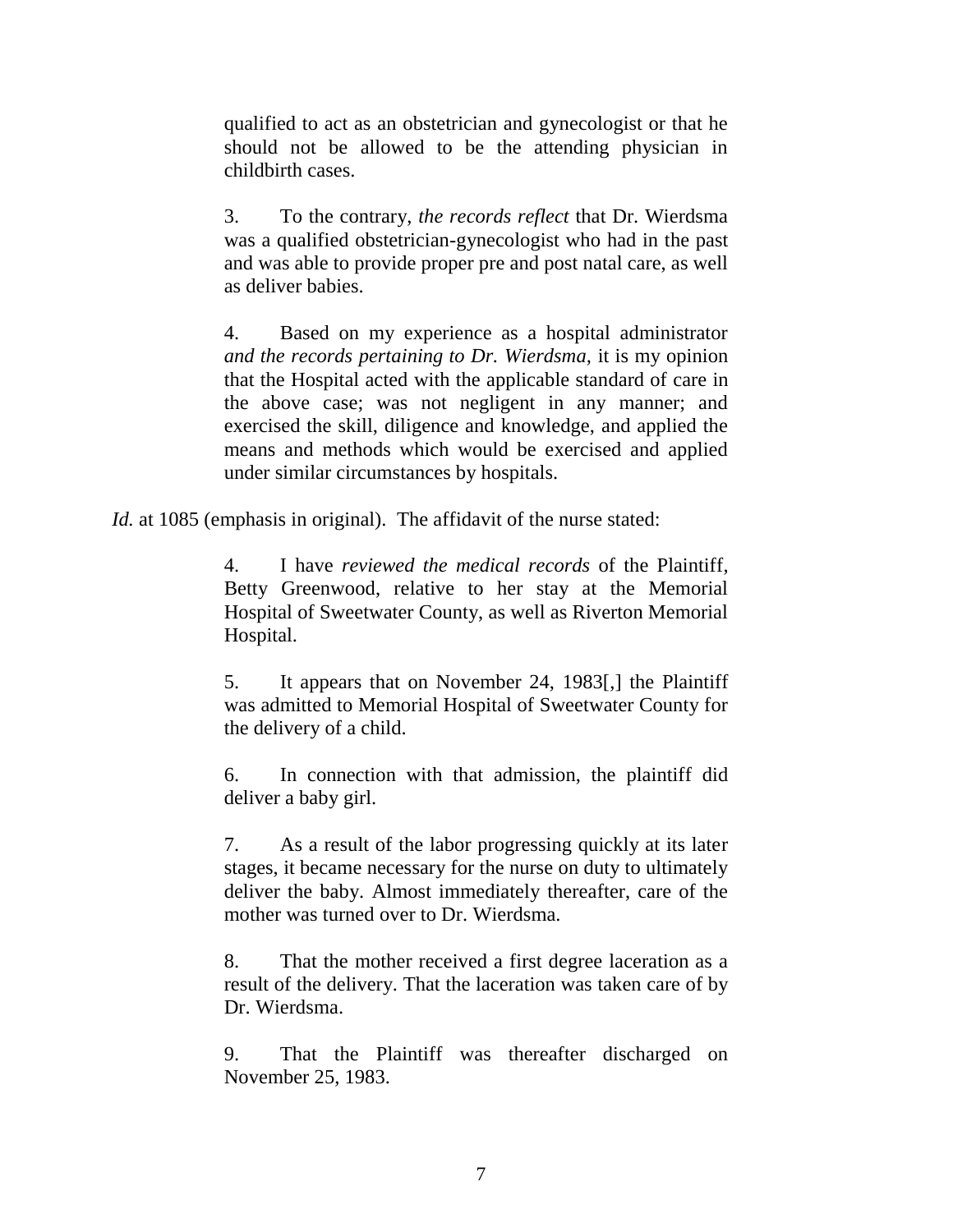10. From *my review of the records,* it appears that the assessments made and the care and treatment rendered by the nursing staff at Memorial Hospital of Sweetwater County to the Plaintiff were proper in all respects. In that regard, it is my opinion that the nursing staff of Memorial Hospital of Sweetwater County exercised the skill, diligence and knowledge and applied the means and methods which would reasonably be exercised and applied under similar circumstances by members of the nursing profession in good standing.

*Id.* (emphasis in original). Ms. Greenwood moved to strike the two affidavits, contending they did not conform to W.R.C.P. 56(e) which requires the affiant to state facts within personal knowledge and to attach to the affidavit those documents in support of those facts on which the affiant is relying. The district court denied Ms. Greenwood's motion to strike the two affidavits and granted the hospital's summary judgment motion based on the challenged affidavits. *Id.* at 1082.

[¶15] On appeal, we reversed the district court's summary judgment order, ruling that the district court erred by relying upon, rather than sustaining Ms. Greenwood's motion to strike, the two affidavits which supported the hospital's summary judgment motion. *Id.* at 1086. Noting that compliance with the rules of summary judgment procedure is mandatory, we examined the two affidavits in light of the requirements of W.R.C.P. 56(e) that an affidavit (1) be made on personal knowledge, (2) set forth facts which are admissible in evidence, (3) demonstrate the affiant's competency to testify on the subject matter of the affidavit, and (4) have attached to the affidavit the papers and documents to which it refers. *Id.* at 1084-85. After setting out the contents of the hospital administrator's affidavit, we found that the affidavit fell short of W.R.C.P. 56(e) in two respects, namely, (1) the documents the affiant reviewed and to which he referred were not attached to his affidavit, and (2) his affidavit set forth no facts and merely made categorical assertions and stated bald conclusions. *Id.* at 1085. Addressing the nurse's affidavit, we set out the contents of her affidavit and found that it also suffered from both the defects present in the hospital administrator's affidavit, namely, (1) the records to which the affiant referred were not attached, and (2) the factual basis for the conclusions in her affidavit was absent. *Id.* We found that none of the general facts about Ms. Greenwood's case contained in the affidavit was relevant to or supported by conclusion and opinion that the hospital exercised reasonable care. We remarked that the nurse failed to explain what happened, why Ms. Greenwood's present condition resulted, and what hospital supervision and care existed. *Id.* at 1086. We stated, "When stripped of their unsupported conclusions, the affidavits . . . in no way assist the hospital's claim for summary judgment." *Id.* We held that, "The affidavits should have been stricken or at least disregarded, and the district court's failure to do so was error." *Id.* Because the two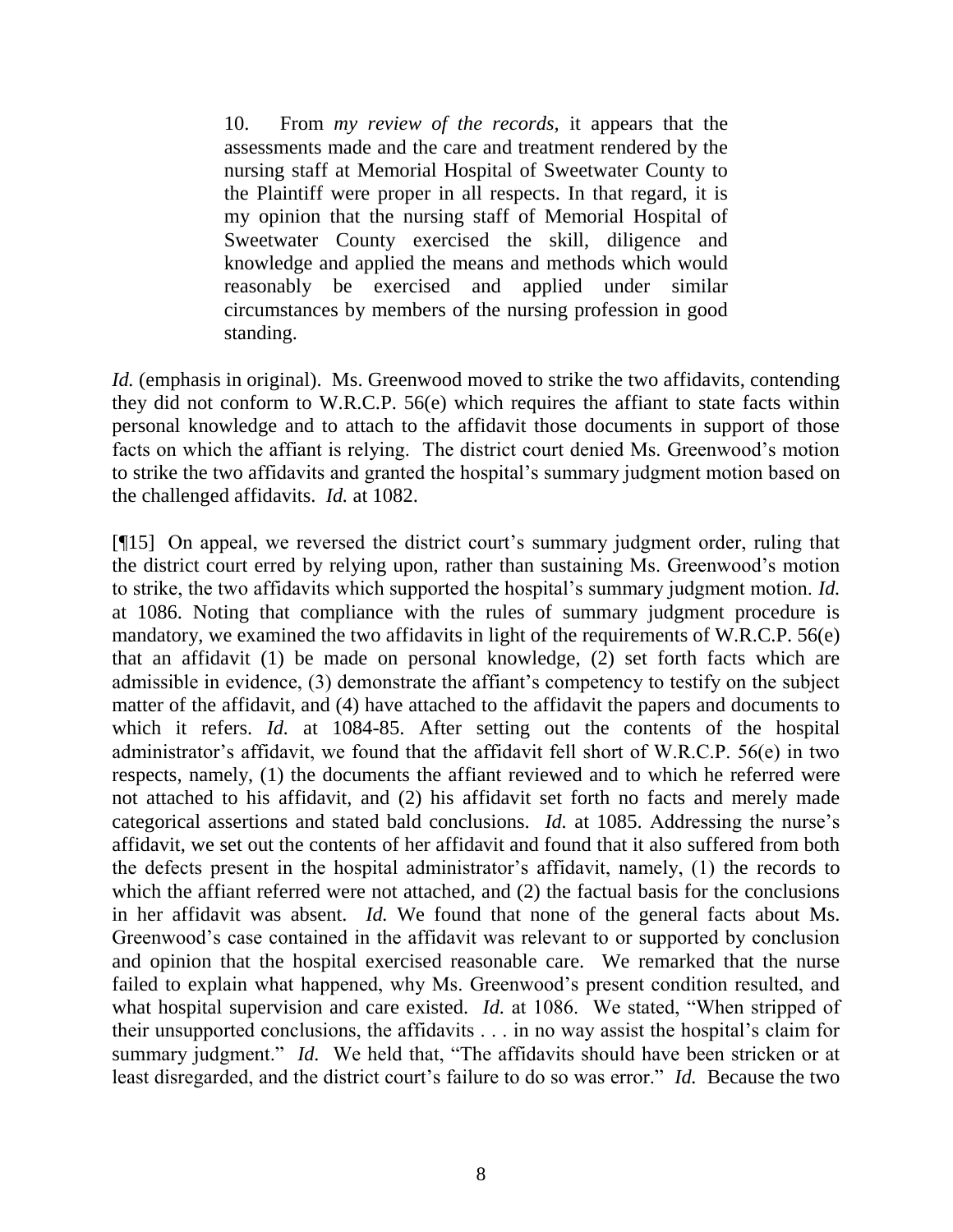affidavits were insufficient and ineffectual, Ms. Greenwood was entitled to rest upon the allegations in her complaint. *Id.*

[¶16] In *Roybal v. Bell*, 778 P.2d 108 (Wyo. 1989), a dental malpractice action, we again considered the adequacies of affidavits in light of the requirements of W.R.C.P. 56. Ms. Roybal filed her action against three dentists, including Dr. Bell. The other two dentists later dropped out of the litigation, leaving Dr. Bell. He answered the complaint, generally denying Ms. Roybal's allegations. He subsequently filed a motion for summary judgment supported by, among other material, his own affidavit; the affidavit of Dr. Giovale, one of the two other dentists and who had earlier settled out of the litigation; and the affidavit of Dr. Devine. At the summary judgment hearing, Ms. Roybal dropped all claims against Dr. Bell except the claim relating to his alleged failure to obtain an informed consent in connection with the oral surgical procedure known as an apicoectomy on one of Ms. Roybal's teeth. *Id.* at 110. Dr. Bell's affidavit stated

> that he was aware of the standard required for informed consent for dentists practicing his specialty, that he fully informed appellant of the risks associated with the apicoectomy on tooth #20, including the risk of nerve damage, and further that this disclosure was accomplished by use of a diagram, a copy of which was attached to his affidavit.

*Id.* at 113. Dr. Bell's affidavit did not delineate, however, what the applicable standard of disclosure required under the circumstances. Dr. Giovale's affidavit stated

> he was fully familiar with the standard of care required of dentists with regard to the disclosures necessary for informed consent in referral situations and that, prior to referring [Ms. Roybal] to [Dr. Bell] for the apicoectomy on tooth #20, he discussed with her the specific risks involved, including the possibility of nerve injury and paresthesia. Dr. Giovale attached to his affidavit a copy of his office charts with notations indicating he had apprised [Ms. Roybal] of possible nerve injury and paresthesia on this occasion.

*Id.* Dr. Giovale's affidavit did not delineate, however, what the applicable standard of disclosure required under the circumstances. In his affidavit, Dr. Devine, a dentist, stated

> he had reviewed [Ms. Roybal's] dental records and other relevant materials in the record, including the pleadings, the affidavits of [Dr. Bell] and Dr. Giovale, and an outline of [Ms. Roybal's] deposition. Dr. Devine said he was familiar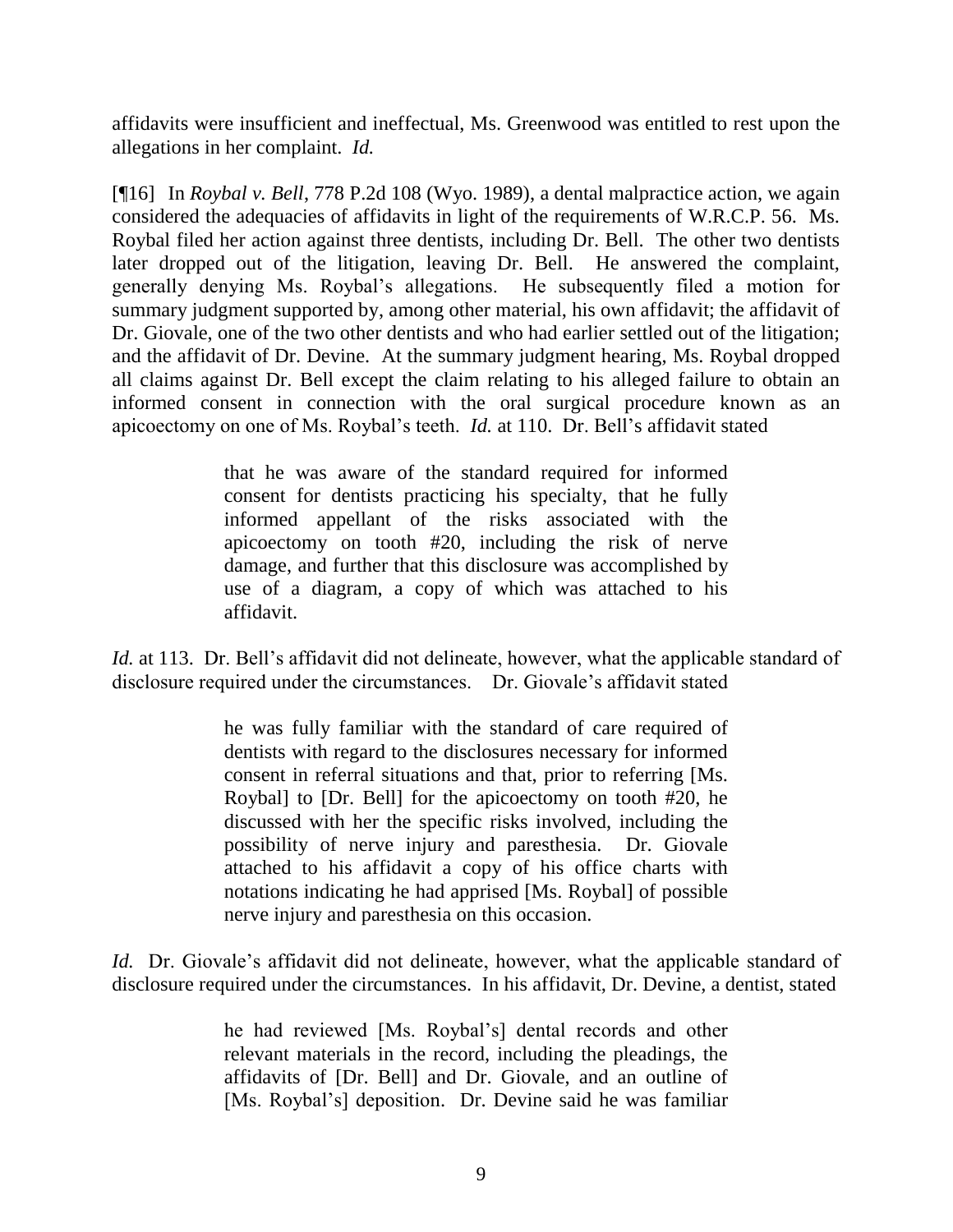with the applicable standard of care, although, as with the affidavits of [Dr. Bell] and Dr. Giovale, Dr. Devine did not delineate what the applicable standard of disclosure required under the circumstances. Thus, without stating what the standard of care required, Dr. Devine stated that, in treating [Ms. Roybal], [Dr. Bell] exercised that degree of care ordinarily possessed and exercised by dentists in good standing practicing in the community or elsewhere. With respect to the question of proximate cause, Dr. Devine stated: "It is unreasonable to believe that a patient being fully informed would have elected any other procedure."

*Id.* The district court granted Dr. Bell's summary judgment motion. On appeal, we reversed and remanded for further proceedings because the affidavits

> are defective in that each fails to state the prevailing standard of care by which to measure the adequacy of the consent obtained, if any. The standard of care must be stated with specificity sufficient to enable the court to determine if appellee properly disclosed the risks and alternatives in conformance with the standard. *Hurtt v. Goleburn*, 330 A.2d 134 (Del. Supr. 1974). Because these supporting affidavits fail in this important respect, appellee, as movant, did not meet his initial burden of proving the nonexistence of a genuine issue of material fact.

> Since appellee failed to properly support his motion for summary judgment, appellant was entitled to rely upon her allegation that she did not receive adequate information to enable her to give an informed consent, and she had no obligation to present any factual support for her allegation. *Peterson v. Campbell County Memorial Hospital District,* 760 P.2d 992 (Wyo. 1988); *Metzger* [*v. Kalke*], 709 P.2d 414 [(Wyo. 1985)]; *Hurtt*, 330 A.2d 134. Her unrefuted allegation is sufficient to state a claim upon which relief can be granted, and the pleadings of the parties structure a question of fact as to appellee's alleged negligent failure to obtain informed consent. *Peterson*, 760 P.2d 992; *Metzger,* 709 P.2d 414.

*Roybal*, 778 P.2d at 114.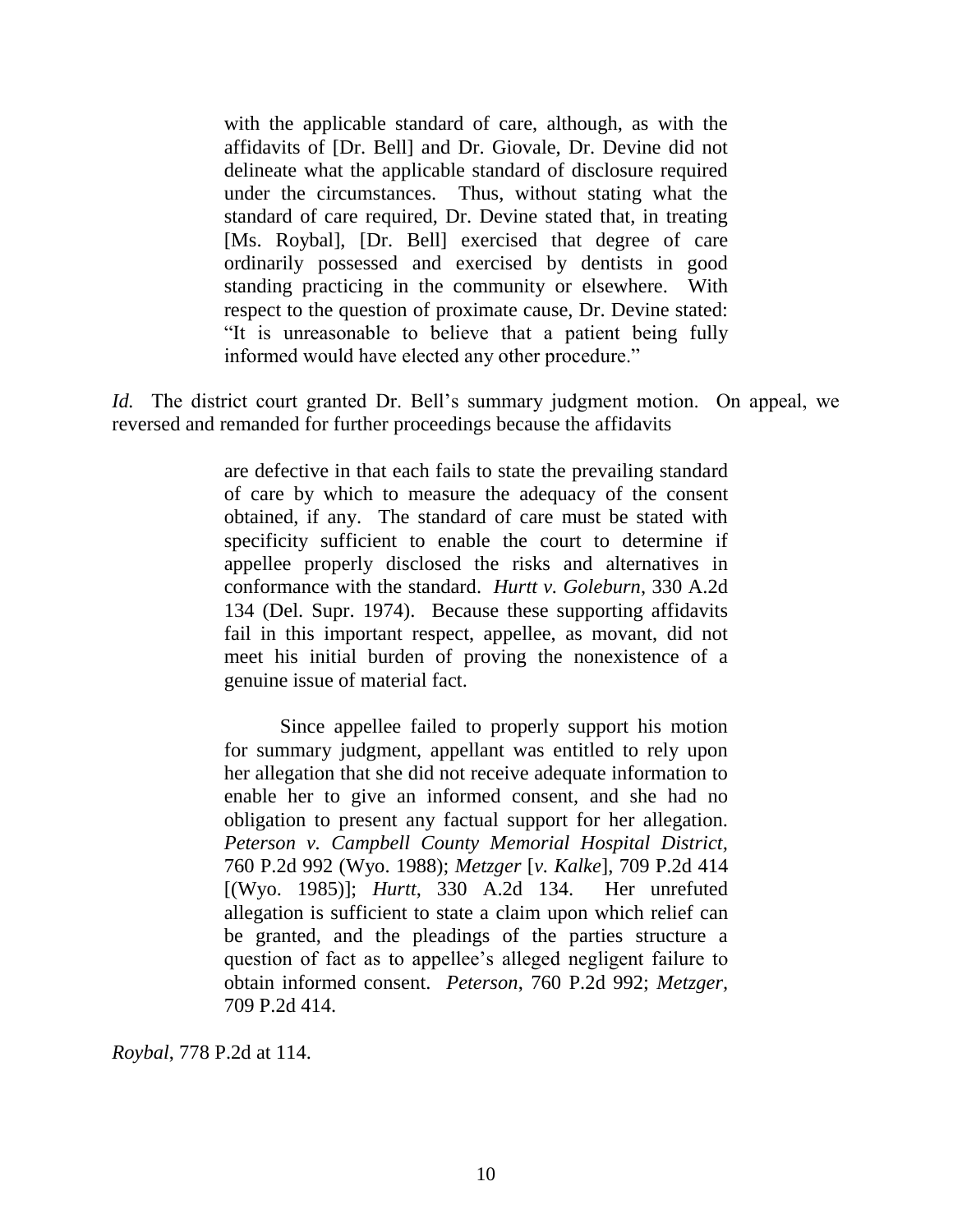[¶17] In *Havens v. Hoffman*, 902 P.2d 219 (Wyo. 1995), a medical malpractice action, Ms. Havens alleged injury attributable to Dr. Hoffman's alleged failure to obtain her informed consent in connection with certain surgical procedures he had performed on her. In seeking summary judgment against that claim, Dr. Hoffman relied upon Ms. Havens' signed consent form prepared by the hospital in which the surgery was performed, and Dr. Hoffman's office notes. Dr. Hoffman placed specific reliance upon the following paragraph in the consent form:

> 3. I confirm the following: That my physician has explained to me the nature, purpose, and possible consequences of the procedure(s) as well as the risks involved, and the possible complications and/or alternative methods of treatment. I understand that the explanation I have received is not exhaustive because of unforeseen circumstances that may arise and I have been advised that a more detailed and complete explanation of the preceding matter will be given to me if I so desire. Upon reading the previous statement, I do not desire such further explanations. Furthermore, I acknowledge that I have received no guarantees or assurances as to the results that may be obtained from the performance of this operation or procedure.

*Id.* at 221. Dr. Hoffman's office notes contained the following sentences upon which he relied:

> Procedures, findings, indications, risks, benefits and possible complications explained to pt's satisfaction. Pt gives her informed consent for both procedures scheduled on 1/28/92.

*Id.* The district court granted Dr. Hoffman's summary judgment motion, but the order did not reflect the court's rationale. *Id.*

[¶18] On appeal, we applied and found dispositive the *Roybal* analysis and reversed the summary judgment. We wrote:

> Nowhere in the materials filed by Dr. Hoffman in support of his Second Motion for Summary Judgment of Defendant does there appear an articulation of the prevailing standard of care by which to measure the adequacy of the information furnished to Havens to secure her consent. *Roybal* clearly requires such an articulation. Instead, Dr. Hoffman relies upon the conclusional statement traceable to his notes that he informed Havens of the "procedures,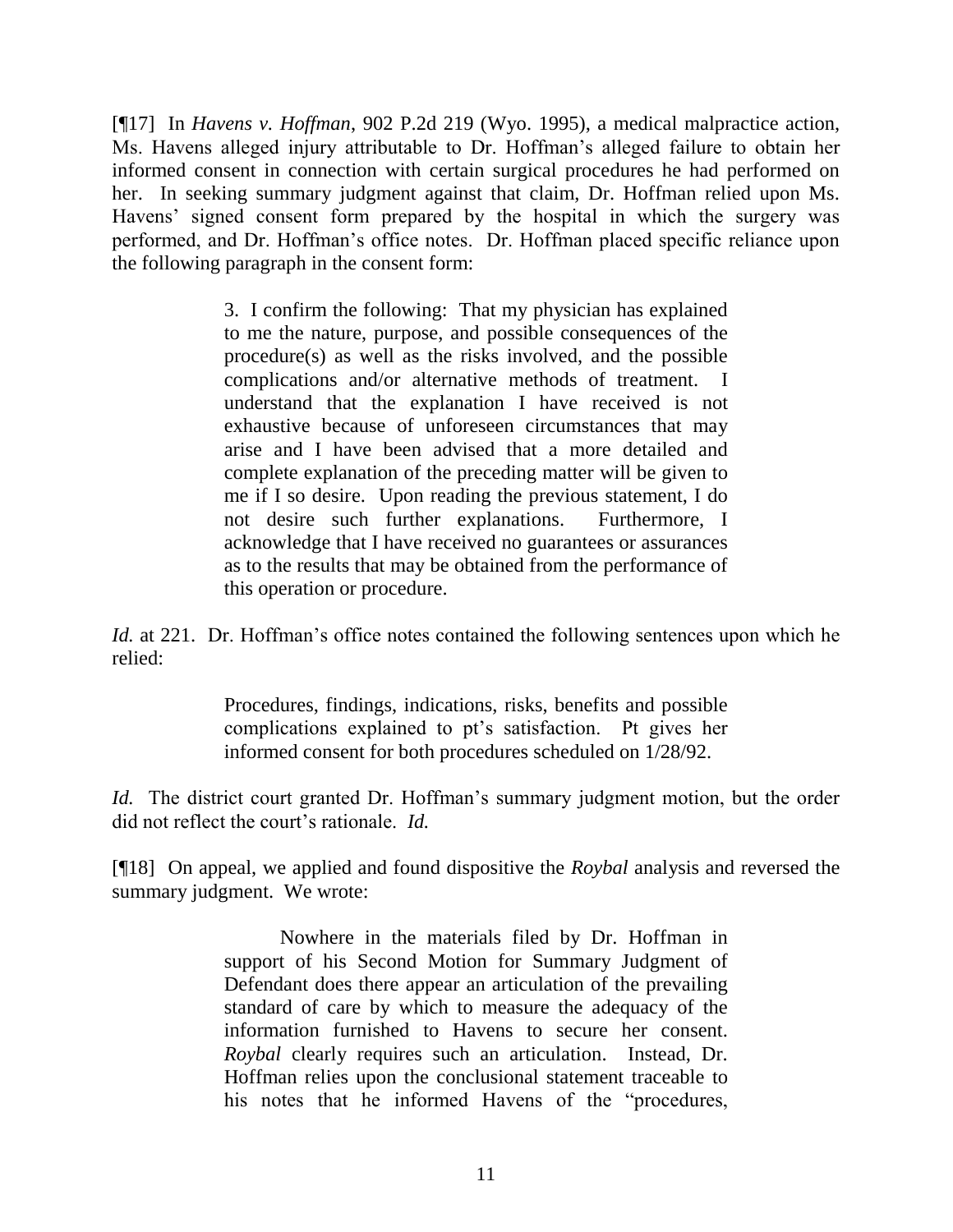findings, indications, risks, benefits and possible complications." We do not know what specific statements he made, nor is there any expert testimony as to what specific advice should have been given. The *Roybal* standards are not satisfied.

*Id.* at 223.

[¶19] In *Rino v. Mead*, 2002 WY 144, 55 P.3d 13 (Wyo. 2002), a legal malpractice action, Ms. Rino alleged several violations of professional duties by her attorney in connection with her divorce litigation. In support of the attorney's summary judgment motion, the attorney submitted, among other material, her expert witness's affidavit. The district court granted the attorney's summary judgment motion because it found that the attorney's submittals established a prima facie case that the attorney was not negligent. On appeal, we reversed the summary judgment because the submittals, including the expert witness's affidavit, did not establish the absence of genuine issues of material fact, and, therefore, the burden did not shift to Ms. Rino to produce expert testimony. *Id.*, ¶22, 55 P.3d at 20. Although this Court did not quote the expert witness's affidavit, it commented upon its shortcomings in this passage:

> The affidavit of Mead's expert does contain some facts in substantiation of its conclusion that Mead's conduct did not fall below the standard of care. For instance, the affidavit cites to correspondence that shows Mead had considered the value of McCalla's law practice, as well as the issue of alimony. Beyond that, however, the affidavit does not counter Rino's other factual allegations that Mead failed to hire accountant and attorney experts as promised, failed to prepare for the mediation session, failed to prepare for the trial, and failed to give correct advice as to the treatment of McCalla's retirement account in the property division. With these issues of material fact remaining, Mead's expert's opinion that Mead "acted in a reasonable, careful and prudent manner with respect to her representation of" Rino is simply premature.

*Id.*

C. Appellate Standards of Review of Summary Judgment

[¶20] Our standards for reviewing the district court's order granting summary judgment are well established. We treat the summary judgment movant's motion as though it has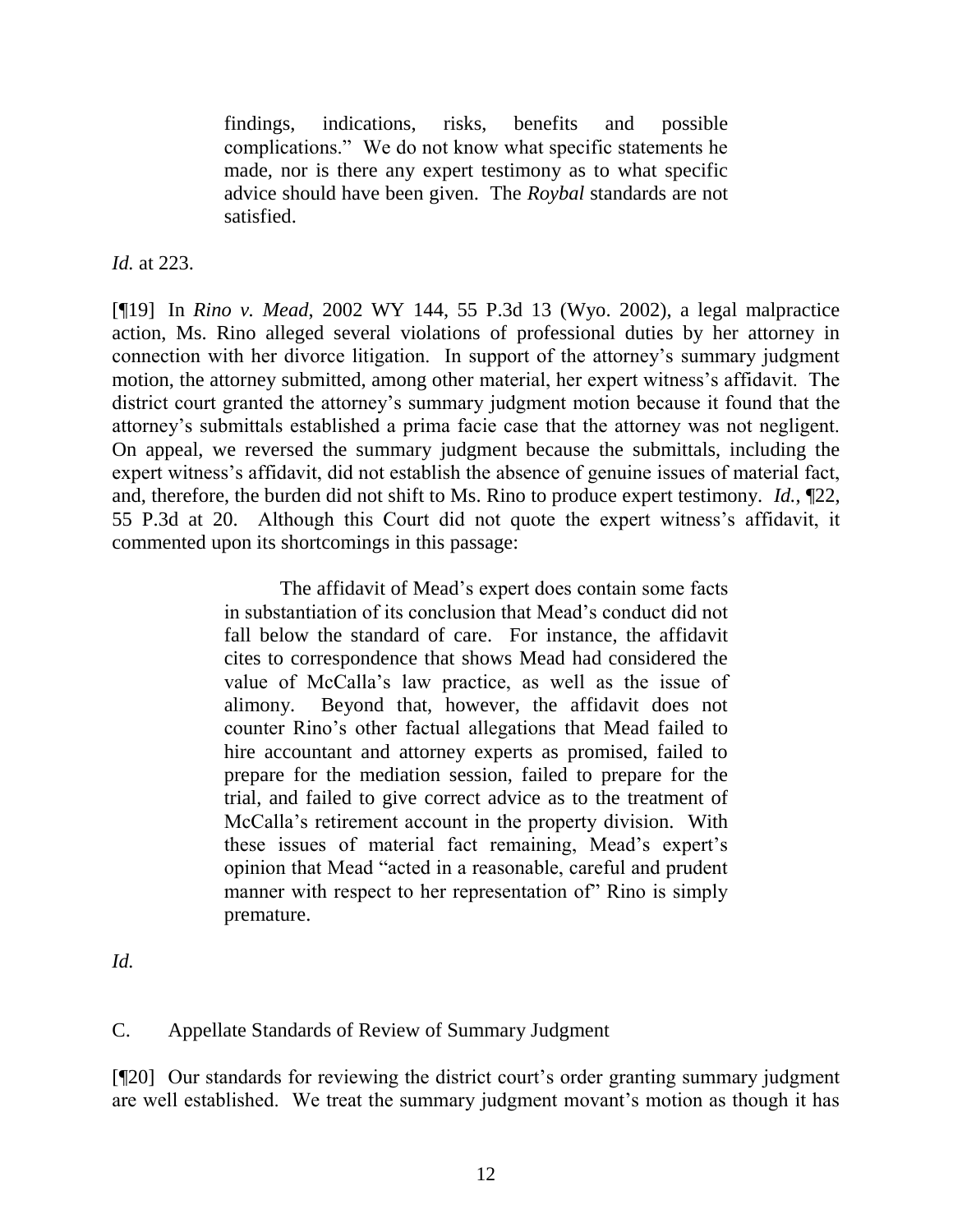been presented originally to us. *Havens*, 902 P.2d at 220. We use the same materials in the record that was before the district court. *Hatton v. Energy Elec. Co.,* 2006 WY 151, ¶ 8, 148 P.3d 8, 12 (Wyo. 2006). Using the materials in the record, we examine them from the vantage point most favorable to the nonmoving party opposing the motion, giving that party the benefit of all favorable inferences which may fairly be drawn from the materials. *Rino*, ¶ 12, 55 P.3d at 17. Summary judgments are especially not favored in professional malpractice actions, whether legal or medical. *Jacobson v. Cobbs*, 2007 WY 99, ¶ 7, 160 P.3d 654, 656-57 (Wyo. 2007); *Gayhart v. Goody*, 2004 WY 112, ¶ 12, 98 P.3d 164, 168 (Wyo. 2004). We subject such actions to more exacting scrutiny. *Id*. If doubt exists about the presence of genuine issues of material fact after we have reviewed the record, we resolve that doubt against the movant. *Jacobson*, ¶ 7, 160 P.2d at 656. The nonmoving party opposing the summary judgment motion has no obligation to counter the motion with materials beyond the pleadings until the movant has made a prima facie showing that genuine issues of material fact do not exist. *Rino*, ¶ 23, 55 P.3d at 20. We review questions of law *de novo* without giving any deference to the district court's determinations. *Hatton*, ¶ 8, 148 P.3d at 12.

[¶21] Mindful of these foregoing principles of summary judgment law and our standards of review applicable to a district court's order granting summary judgment, we will now apply those principles and standards to the materials in this record to determine whether Mr. Schroth was entitled to have summary judgment entered in his favor in this case.

[¶22] As noted above in the recitation of facts, Mr. Schroth supported his summary judgment motion with his own affidavit, the affidavit of Dr. Bricca, and the affidavit of Dr. Bossart. We shall now examine each affidavit in light of the well-established principles of summary judgment law identified earlier in this opinion.

[¶23] Mr. Schroth's affidavit states:

1. I am a general practice attorney, fully licensed to practice in the State of Wyoming.

2. I am familiar with the standard of care applicable to general practice attorneys practicing in the State of Wyoming.

3. A copy of my resume is attached to this Affidavit and fully sets out my education and experience in the practice of law.

4. I am familiar with the applicable standards of care for review of medical malpractice cases such as that I provided for Brenda Bangs.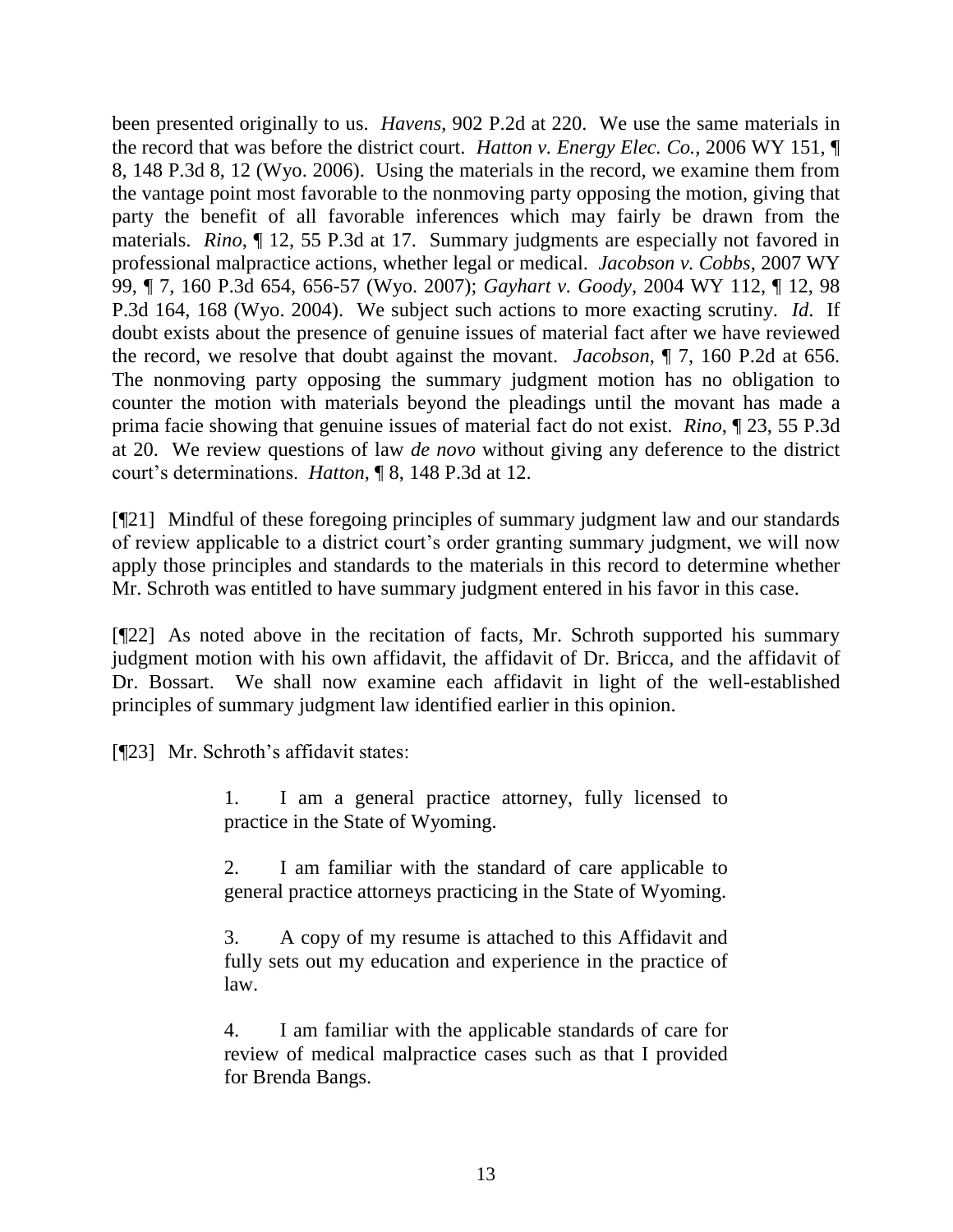5. It is my professional opinion that I acted within the applicable standard of care relative to my review of, decision to not undertake prosecution of, and subsequent return to the client, of Brenda Bangs' potential medical malpractice case. My opinion is based on my education and experience as described above, as well as my consultation with medical experts.

6. It is also my opinion that no attorney-client relationship ever existed between myself and Ms. Bangs.

7. It is further my opinion that I referred Brenda in a timely manner to other attorneys who might take her case, and informed Ms. Bangs that I was unwilling to take it myself. I properly advised Ms. Bangs that her pro se complaint needed to be served within sixty days of filing it in order to preserve the statute of limitations.

8. It is my opinion, based upon my education, training and experience, and consultation with experts, that the physicians Brenda Bangs sought to sue, met the standard of care in all respects in their care of Brenda and her child.

9. I am also of the opinion that no action or inaction on my part caused or contributed to Brenda Bangs' alleged damages in this lawsuit, for the reason stated in paragraph seven above.

[¶24] Mr. Schroth's affidavit is inadequate in several respects. He fails to state what the standard of care is in paragraphs two and four. He fails to attach a copy of his resume as he stated in paragraph three. He fails to state specific facts about his interaction and conduct with Ms. Bangs, and states only categorical assertions of ultimate facts without supporting facts in paragraphs five, six, seven, and nine. Incredibly, in paragraph eight, he offers a medical opinion "that the physicians Brenda Bangs sought to sue . . . met the standard of care in all respects in their care of Brenda and her child." No evidence exists that Mr. Schroth is competent to testify about medical matters; only an expert witness is competent to testify about them. *Smyth v. Kaufman*, 2003 WY 52, ¶ 27, 67 P.3d 1161, 1169 (Wyo. 2003); *Harris v. Grizzle*, 625 P.2d 741, 751 (Wyo. 1981). In regard to Mr. Schroth's bald conclusion in paragraph six that no attorney-client relationship even existed between Ms. Bangs and him, we recall these words:

> Determining the existence of an attorney-client relationship "depends on the facts and circumstances of each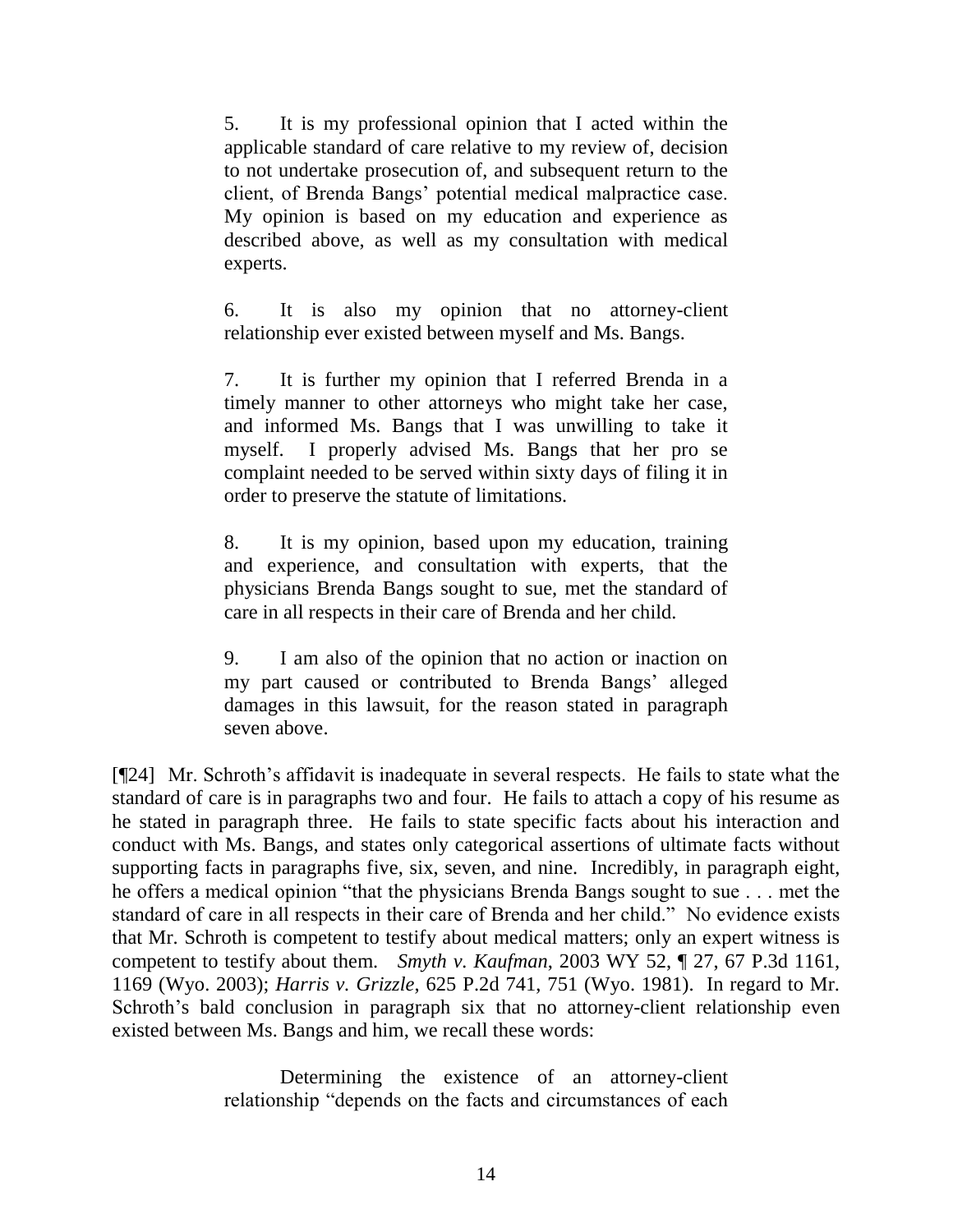case" and "may be implied from the conduct of the parties, such as the giving of advice or assistance, or such as failing to negate the relationship when the advice or assistance is sought if the attorney is aware of the reliance on the relationship." *Chavez v. State*, 604 P.2d 1341, 1346 (Wyo. 1979), *cert. denied* 446 U.S. 984, 100 S.Ct. 2967, 64 L.Ed.2d 841 (1980). The determination of whether there is an attorney-client relationship is one of fact and, typically, is for the trier of fact and cannot be resolved by summary judgment. 2 R.E. Mallen and J.M. Smith, *Legal Malpractice* §§ 27.10, 27.22 (3d ed. 1989).

*Meyer v. Mulligan*, 889 P.2d 509, 513-14 (Wyo. 1995). The district court erred when it did not strike Mr. Schroth's affidavit.

[¶25] Next, we examine Dr. Bricca's affidavit. Dr. Bricca states:

1. I am a family practice physician, residing near, and practicing in Jackson, Wyoming.

2. I am familiar with the standard of care applicable to family practice physicians practicing nationally as well as in the State of Wyoming.

3. A copy of my Curriculum Vitae is attached to this Affidavit and fully sets out my training and experience in the field of family practice.

4. I am familiar with the applicable standards of prenatal obstetrical care such as that I provided to Brenda Bangs.

5. I am also familiar with the applicable standards of care for colon problems such as Brenda Bangs suffered during her pregnancy.

6. In preparation for my opinions, I have reviewed the following:

A. LDS Hospital medical records for Brenda Bangs for her hospitalization of August 10, 2000, through September 10, 2000.

B. St. John's Hospital medical records for Brenda Bangs for her hospitalization from August 8, 2000[,] through August 10, 2000.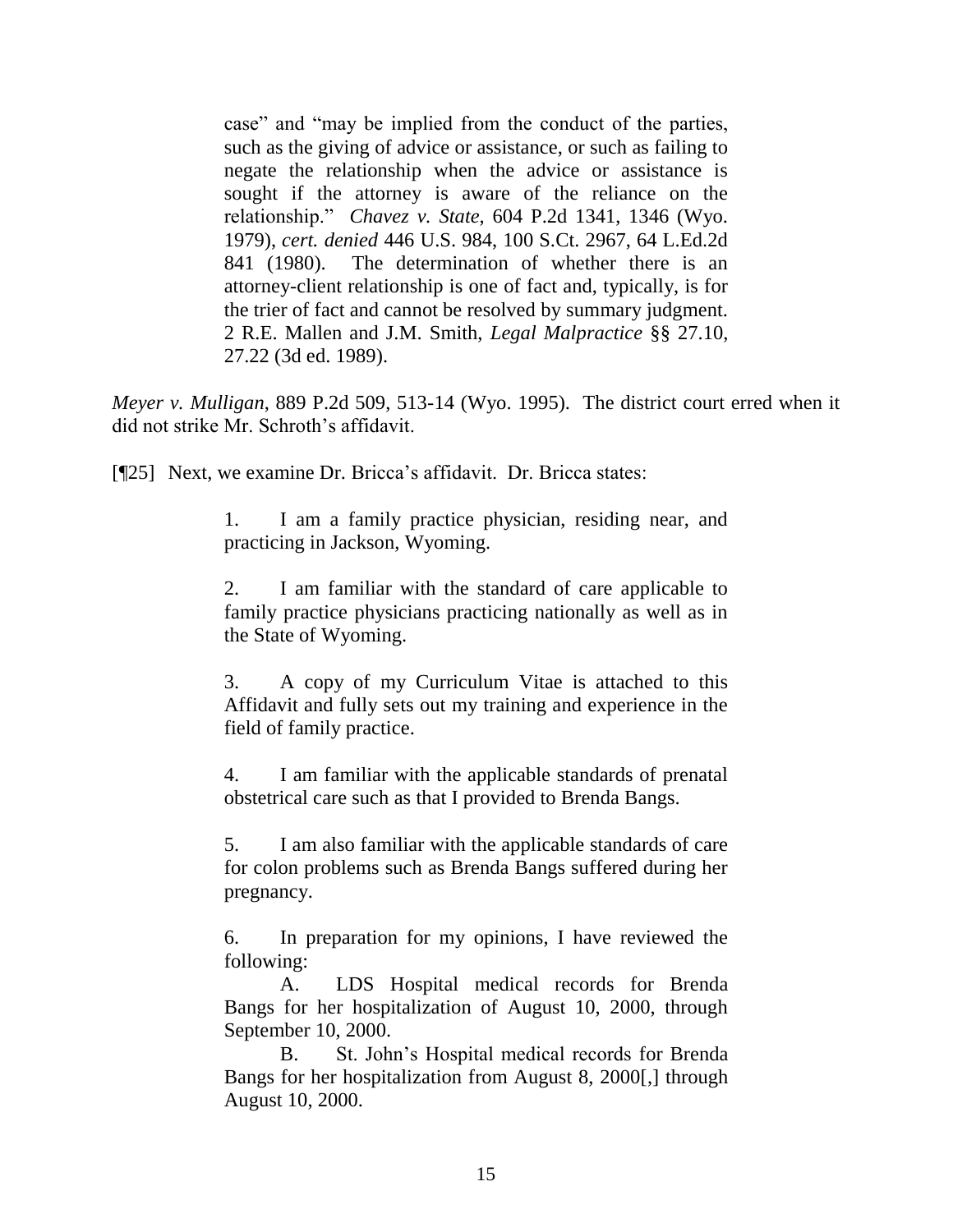C. Medical records pertaining to Brenda Bangs from my own office chart dated May 22, 2000[,] through August 22, 2000.

7. I am aware of the standard of care for family practice physicians performing the type of care rendered by myself to Brenda Bangs during her pregnancy in 2000.

8. After reviewing the materials listed above, it is my opinion, to a reasonable degree of medical probability, that I acted within the applicable standard of care relative to the care rendered to Brenda Bangs between May 22, 2000, and August 10, 2000, when she was transferred to LDS Hospital in Salt Lake City for care throughout the remainder of her pregnancy. My opinion is based upon my experience, training, and review of the medical records.

9. It is further my opinion to a reasonable degree of medical probability that I referred Brenda in a timely manner to an appropriate specialist, Dr. Peter Bossart, a colorectal surgeon in Salt Lake City, UT.

10. On July 25, 2000, I wrote a letter of referral to Peter Bossart, M.D., for Brenda Bangs. On August 8, 2000, colonoscopy was performed by George Waterhouse, M.D., at St. John's Hospital, with a diagnosis of fulminant ulcerative colitis. On August 10, 2000, Brenda Bangs was transferred to LDS Hospital in the care of Bill Hudson, M.D., gastroenterologist. She was seen in consultation by Peter Bossart, M.D., and Joe Eyring, M.D., as well as the perinatology service at the University of Utah Medical Center. On August 18, 2000, Brenda underwent a Cesarean section delivery of her child prior to a total colectomy. I was told at this time that she would require at least three more procedures. Brenda's medical records indicate that prior to the Cesarean delivery of the baby, the perinatologist who evaluated Brenda found indications that the baby appeared to be in distress.

11. I am of the opinion, which I hold to a reasonable degree of medical probability, that the cause of Brenda Bangs' pregnancy complications which necessitated the preterm delivery of her child and her numerous subsequent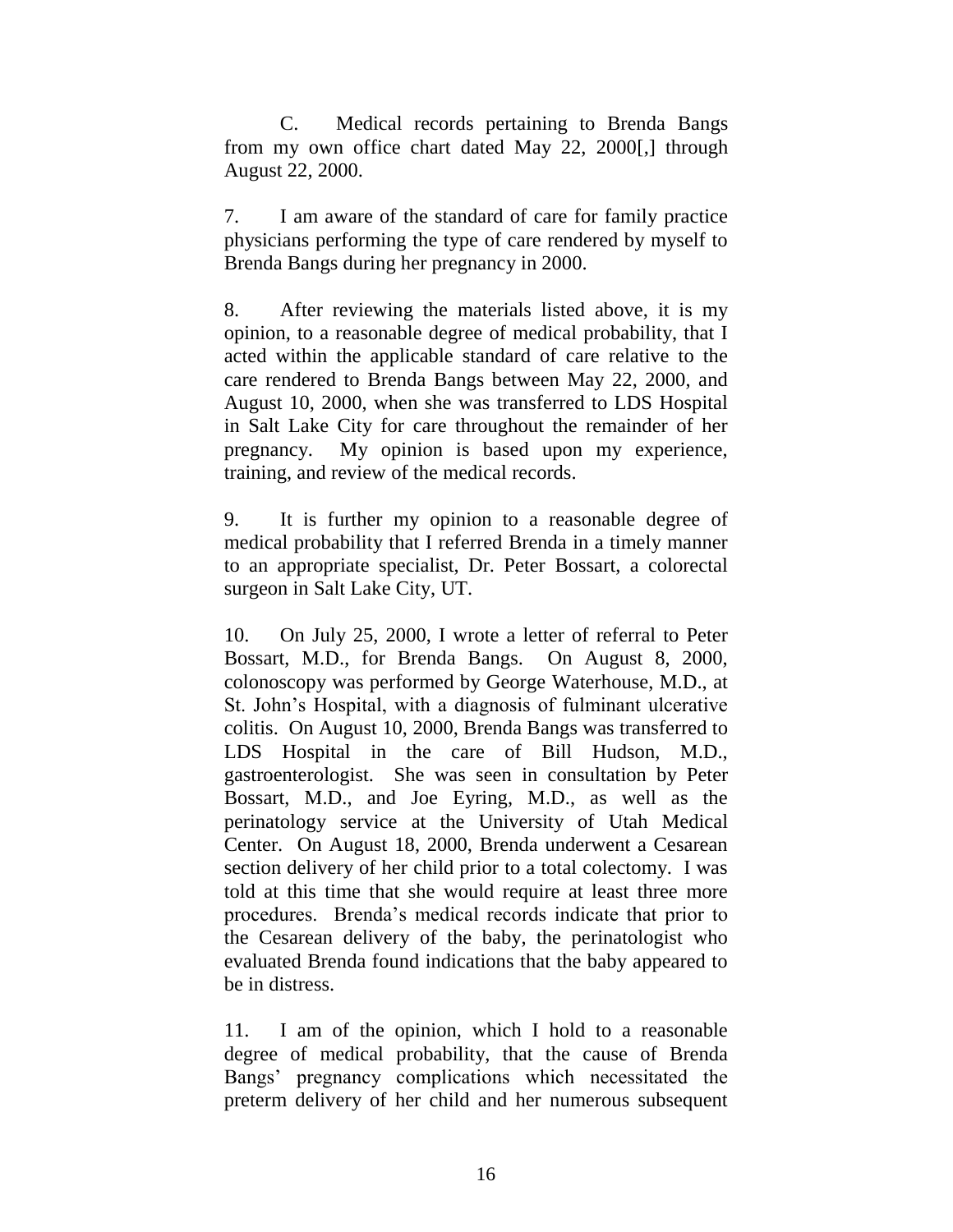surgical procedures, was toxic megacolon secondary to chronic ulcerative colitis, and were in no way preventable by myself.

11. [sic] It is further my opinion, to a reasonable degree of medical probability, that no action or inaction on my part caused or contributed to Brenda Bangs' pregnancy complications, need for surgeries related to her ulcerative colitis, or present condition.

[¶26] Dr. Bricca's affidavit is inadequate in several respects. He fails to state the applicable standard of care for family practice physicians in paragraph two; the applicable standards of prenatal obstetrical care in paragraph four; and the applicable standards of care for colon problems like Ms. Bangs suffered during her pregnancy in paragraph five. He fails to state specific facts concerning Ms. Bangs' medical problems and his treatment of those problems; instead he merely makes categorical assertions and states bald conclusions. He fails to attach the medical records to which he refers and also fails to attach a copy of his curriculum vitae to which he refers. In paragraph ten, he has included inadmissible hearsay ("I was told") from an unidentified source. As our precedent makes clear, for an expert's affidavit to meet W.R.C.P. 56(e)'s requirements, it must state in detail what Ms. Bangs' medical condition and problems were, what actions a physician in good standing in the community would undertake under similar circumstances, and what actions were taken by the physicians in question. If we do not know these matters, we cannot determine whether the physicians in question acted in accordance with the prevailing standard of care as they claim to have done. The district court erred when it did not strike Dr. Bricca's affidavit.

[¶27] Finally, we examine Dr. Bossart's affidavit. Dr. Bossart states:

1. I am a colorectal surgeon, residing near, and practicing in Salt Lake City, Utah.

2. I am familiar with the standard of care applicable to colorectal surgeons practicing nationally as well as in the State of Utah.

3. A copy of my Curriculum Vitae is attached to this Affidavit and fully sets out my training and experience in the field of colorectal surgery.

4. I am familiar with the applicable standards of care for colon problems such as Brenda Bangs suffered during her pregnancy.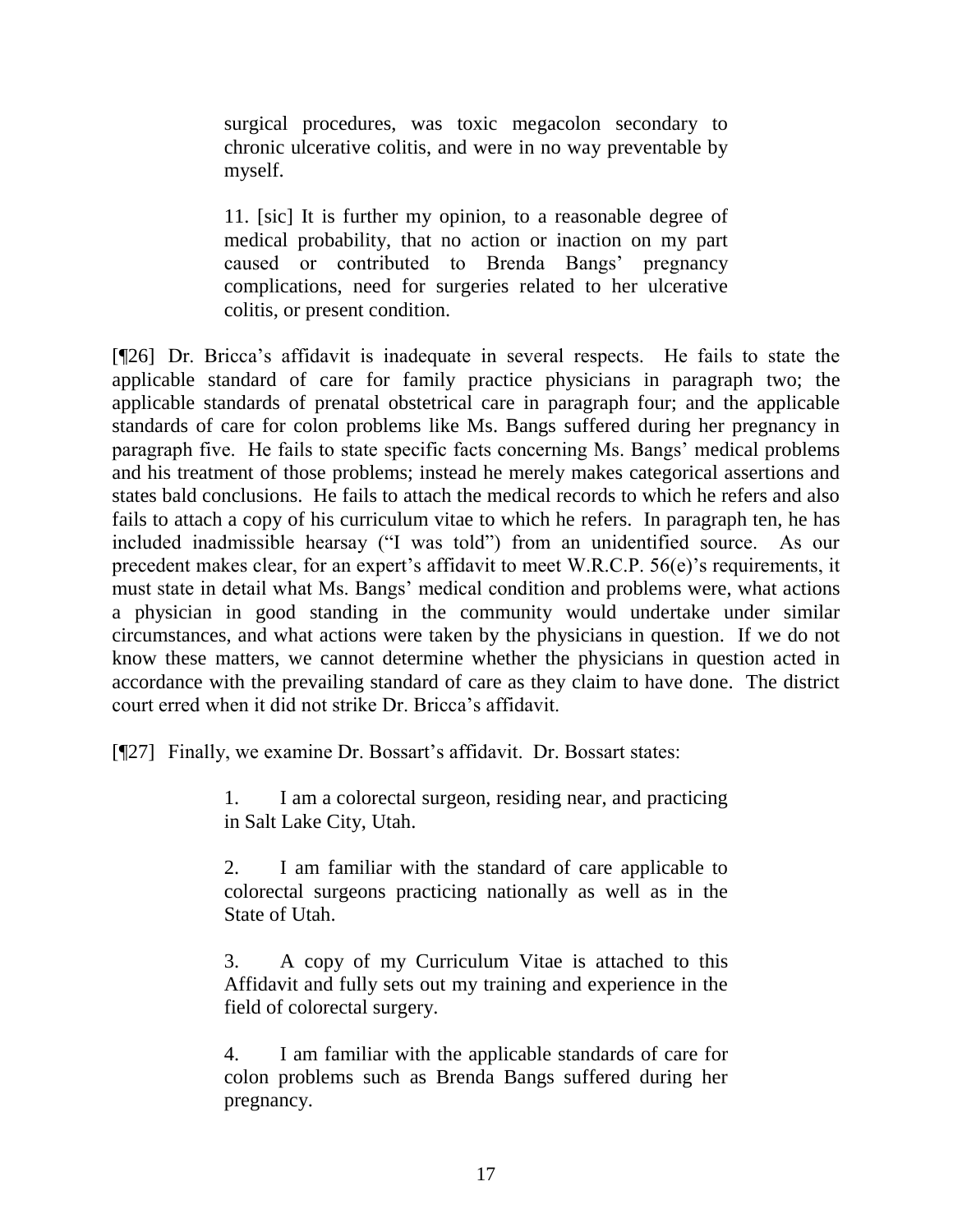6. [sic] In preparation for my opinions, I have reviewed the following:

A. LDS Hospital medical records for Brenda Bangs for her hospitalization of August 10, 2000, through September 10, 2000.

B. St. John's Hospital medical records for Brenda Bangs for her hospitalization from August 8, 2000[,] through August 10, 2000.

C. Medical records pertaining to Brenda Bangs from my own office chart.

7. I am aware of the standard of care for colorectal surgeons performing the type of care rendered by myself to Brenda Bangs during her pregnancy in 2000.

8. After reviewing the materials listed above, it is my opinion, to a reasonable degree of medical probability, that I acted within the applicable standard of care relative to the care rendered to Brenda Bangs in July and August of 2000, when she was transferred to LDS Hospital in Salt Lake City for care throughout the remainder of her pregnancy. My opinion is based upon my experience, training, and review of the medical records.

9. In July of 2000, I received a letter of referral from Dr. Bricca for Brenda Bangs and subsequently saw her in my office on one occasion. On August 8, 2000, colonoscopy was performed by George Waterhouse, M.D., at St. John's Hospital, with a diagnosis of fulminant ulcerative colitis. On August 10, 2000, Brenda Bangs was transferred to LDS Hospital in the care of Bill Hudson, M.D., gastroenterologist. She was seen in consultation by myself and Joe Eyring, M.D., as well as the perinatology service at the University of Utah Medical Center. On August 18, 2000, Brenda underwent a Cesarean section delivery of her child prior to a total colectomy. Brenda's medical records indicate that prior to the Cesarean delivery of the baby, the perinatologist who evaluated Brenda found indications that the baby appeared to be in distress.

11. [sic] I am of the opinion, which I hold to a reasonable degree of medical probability, that the cause of Brenda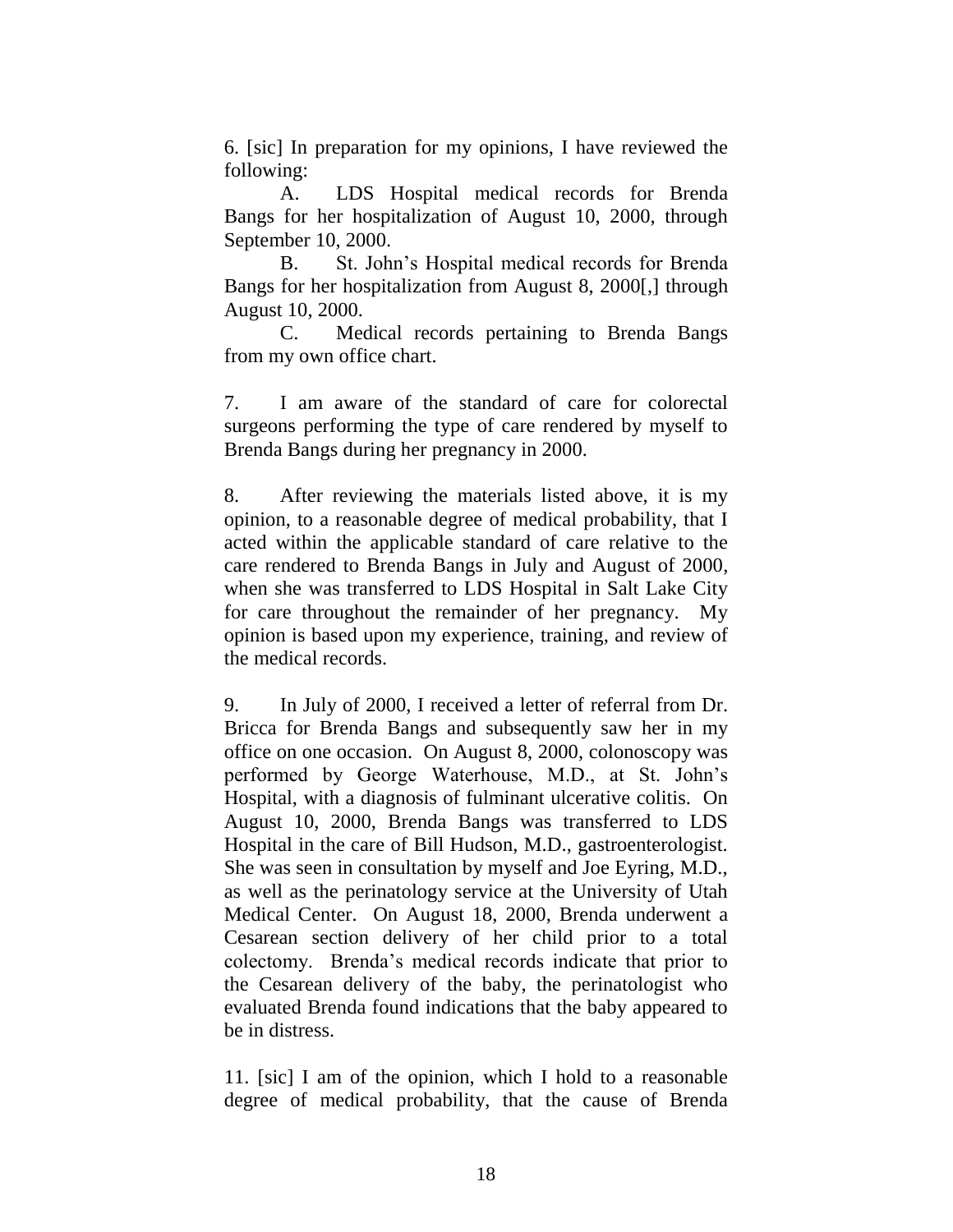Bangs' pregnancy complications which necessitated the preterm delivery of her child and her numerous subsequent surgical procedures, was toxic megacolon secondary to chronic ulcerative colitis, and were in no way preventable by myself.

11. It is further my opinion, to a reasonable degree of medical probability, that no action or inaction on my part caused or contributed to Brenda Bangs' pregnancy complications, need for surgeries related to her ulcerative colitis, or present condition.

[¶28] Dr. Bossart's affidavit suffers from the same defects present in Dr. Bricca's affidavit. He fails to state the standard of care applicable to colorectal surgeons practicing nationally as well as in the State of Utah in paragraph two and the applicable standard of care for colon problems such as Ms Bangs suffered during her pregnancy in paragraphs four and seven. He fails to state specific facts concerning Ms. Bangs' medical problems and his treatment of those problems; instead, he merely makes categorical assertions and states bald conclusions. He fails to attach the medical records to which he refers and also fails to attach a copy of his curriculum vitae to which he refers. He fails to attach a letter from Dr. Bricca to which he refers in paragraph nine. The district court erred when it did not strike Dr. Bossart's affidavit.

[¶29] Because the affidavits of Mr. Schroth, Dr. Bricca, and Dr. Bossart were legally insufficient under W.R.C.P. 56(e), Ms. Bangs was entitled to rest upon the allegations contained in her complaint. In the absence of legally sufficient supporting affidavits, the motion for summary judgment must be confined to a decision under W.R.C.P. 12(b)(6), dismissal for failure to state a claim. *Greenwood*, 741 P.2d at 1086; *Landmark, Inc. v. Stockmen's Bank* & *Trust Co.*, 680 P.2d 471, 473-75 (Wyo. 1984). Although we are prepared to hold that Ms. Bangs' complaint states causes of action in all counts except the claim of deceit under Wyo. Stat. Ann. § 33-5-114, Mr. Schroth contends that, in regard to Ms. Bangs' negligent misrepresentation claim, Mr. Schroth's alleged misrepresentations are non-actionable statements of future intention as recognized in *Birt v. Wells Fargo Home Mortgage, Inc.*, 2003 WY 102, ¶¶ 47-48, 75 P.3d 640, 657-58 (Wyo. 2003). Because we have struck Mr. Schroth's several legally insufficient affidavits and Ms. Bangs had no obligation to file opposing evidentiary material, the cold record before us is in no condition to support Mr. Schroth's argument on this point. Precisely ascertaining whether a statement is one of present fact or future intention is often a difficult task even on a complete record. Here, the full evidence of the conversations between Ms. Bangs and Mr. Schroth remains to be developed on the record. That record development may well reveal what statements were made by Mr. Schroth and how Ms. Bangs as the recipient reasonably understood them under the circumstances. As the matter presently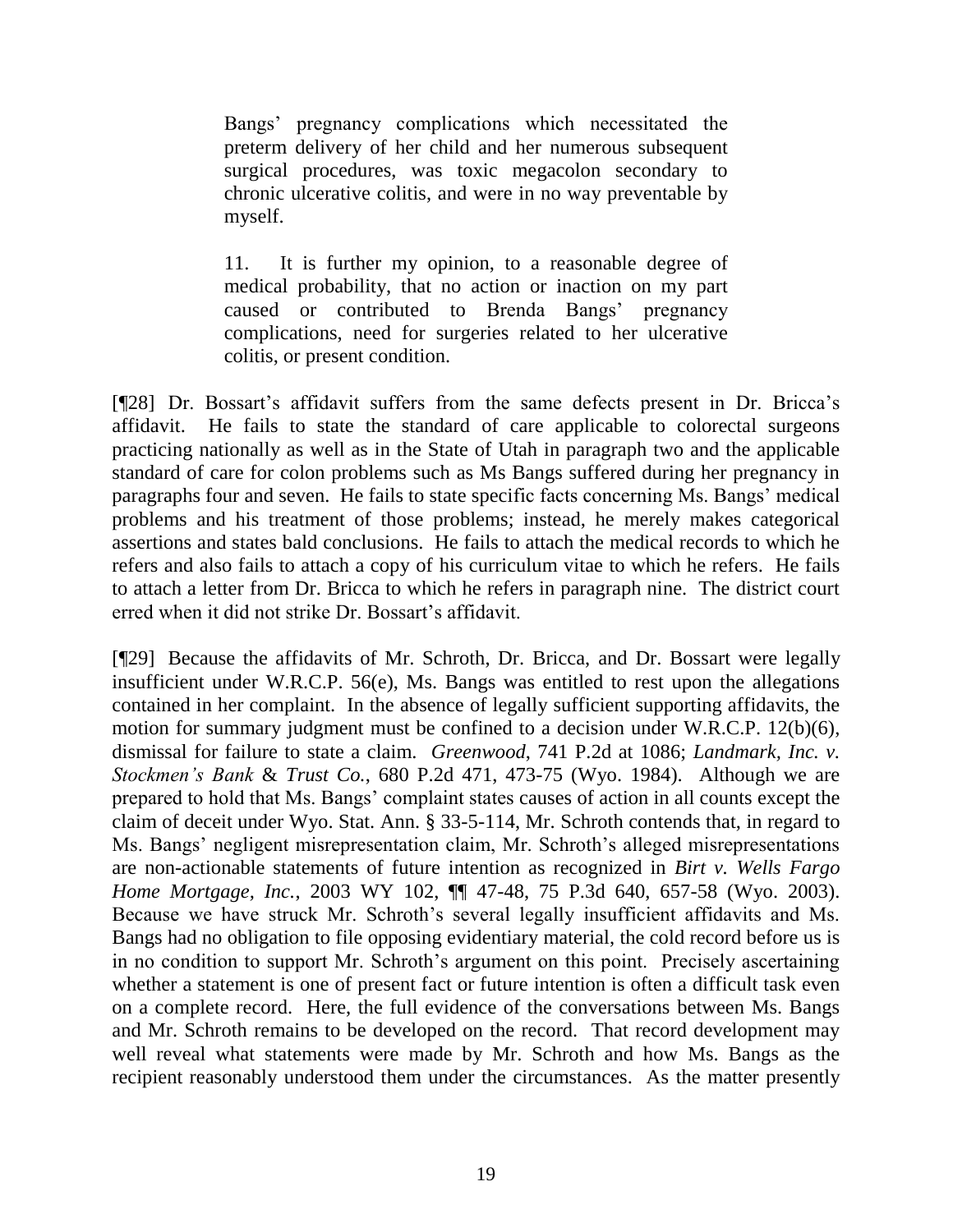stands, we feel the better course is to remand on the negligent misrepresentation claim so that full discovery may take place and the record fully developed.

[¶30] We now turn to Ms. Bangs' claim of deceit under Wyo. Stat. Ann. § 33-5-114 and whether it is vulnerable to dismissal under W.R.C.P. 12(b)(6).

## **Deceit Under Wyo. Stat. Ann. § 33-5-114**

[¶31] The Wyoming Legislature has provided:

An attorney and counselor who is guilty of deceit or collusion, or consents thereto, with intent to deceive a court or judge, or a party to an action or proceeding, or brings suit or commences proceedings without authority therefore, is liable to be disbarred, and shall forfeit to the injured party treble damages, to be recovered in a civil action.

Wyo. Stat. Ann. § 33-5-114 (LexisNexis 2007).

[¶32] In order to determine whether Ms. Bangs' averments about Mr. Schroth's conduct fit the statutory language, we must apply our well-established standard of review applicable to statutory language. That standard is:

> "Questions of statutory interpretation are matters of law." *Chevron U.S.A., Inc. v. Dep't of Revenue*, 2007 WY 43, ¶ 10, 154 P.3d 331, 334 (Wyo. 2007), citing *Powder River Coal Co. v. Wyo. Dept. of Revenue*, 2006 WY 137, ¶ 9, 145 P.3d 442, 446 (Wyo. 2006). In interpreting statutes, our task is to give effect to the legislature's intent. We look first to the plain meaning of the language chosen by the legislature and apply that meaning if the language is clear and unambiguous. "A statute is clear and unambiguous if its wording is such that reasonable persons are able to agree on its meaning with consistency and predictability." *RME Petroleum Co. v. Wyo. Dep't of Revenue*, 2007 WY 16, ¶ 25, 150 P.3d 673, 683 (Wyo. 2007). "All statutes must be construed in *pari materia*; and in ascertaining the meaning of a given law, all statutes relating to the same subject or having the same general purpose must be considered and construed in harmony." *State ex rel. Dep't of Revenue v. UPRC*, 2003 WY 54, ¶ 12, 67 P.3d 1176, 1182 (Wyo. 2003). *See also, Lance Oil & Gas Co. v. Wyo. Dep't of Revenue,* 2004 WY 156, ¶ 4,